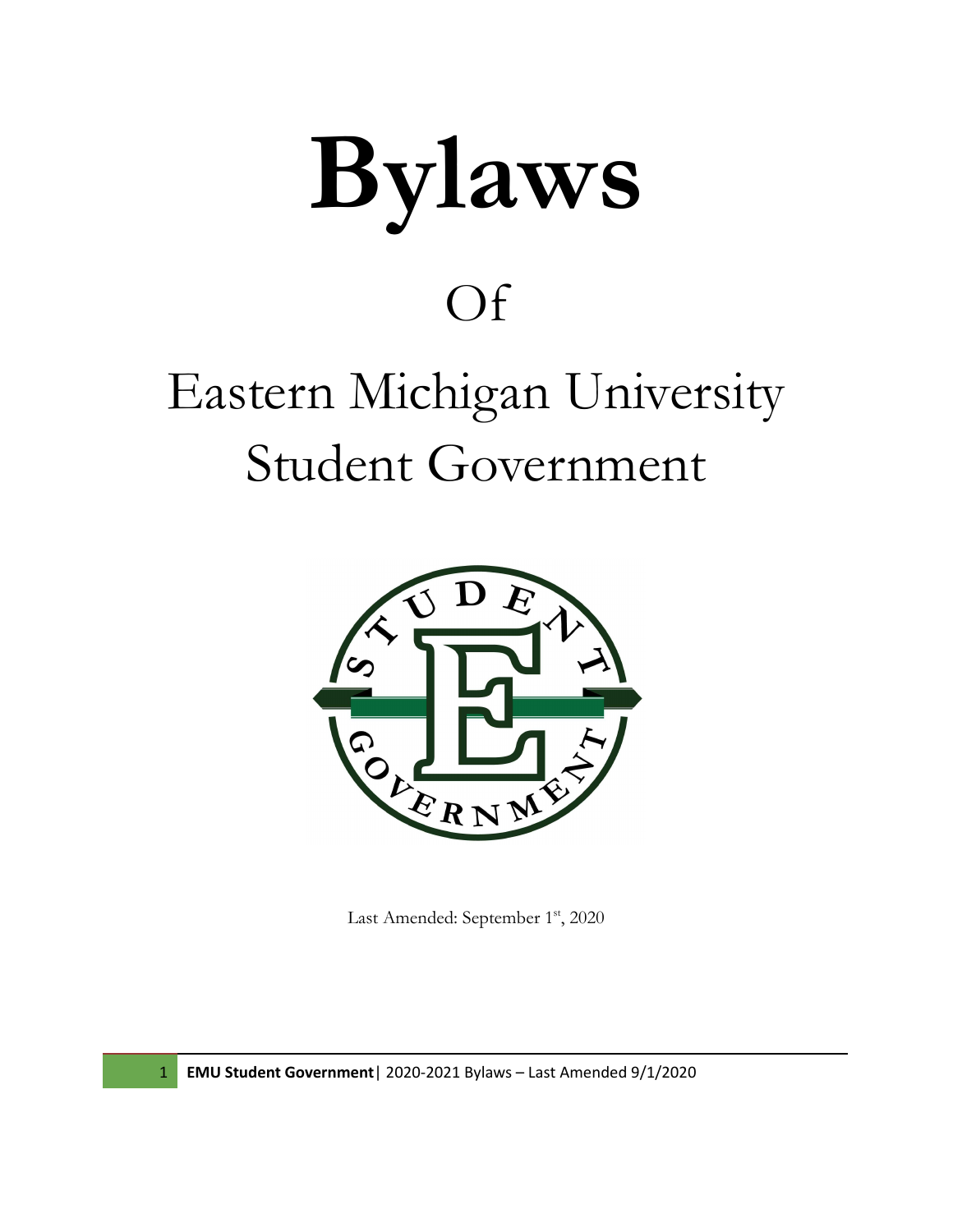| <b>Table of Contents:</b> |                                           |  |
|---------------------------|-------------------------------------------|--|
|                           | . 6                                       |  |
|                           | Section 1.1 Oath of Office                |  |
|                           | Section 1.2 Mission Statement             |  |
|                           | Section 1.3 Affidavit                     |  |
|                           | Section 1.4 Term of Office                |  |
|                           |                                           |  |
|                           | Section 2.1 Duties                        |  |
|                           | Section 2.2 Officers of the Senate        |  |
|                           | Section 2.3 Speaker of the Senate         |  |
|                           | Section 2.4 Parliamentarian of the Senate |  |
|                           | Section 2.5 Delegate(s)                   |  |
|                           | Section 2.6 Vacancies in the Senate       |  |
|                           | Section 2.7 Meetings                      |  |
|                           | Section 2.8 Special Meetings              |  |
|                           | Section 2.9 Quorum                        |  |
|                           | Section 2.10 Legislation                  |  |
|                           | Section 2.11 Secret Ballots               |  |
|                           | Section 2.12 Disciplinary Procedures      |  |
|                           | Section 2.13 Presiding Officer            |  |
|                           |                                           |  |
|                           | Section 3.1 Composition                   |  |
|                           | Section 3.2 Selection                     |  |
|                           | Section 3.3 Terms of Office               |  |
|                           | Section 3.4 Office Hours                  |  |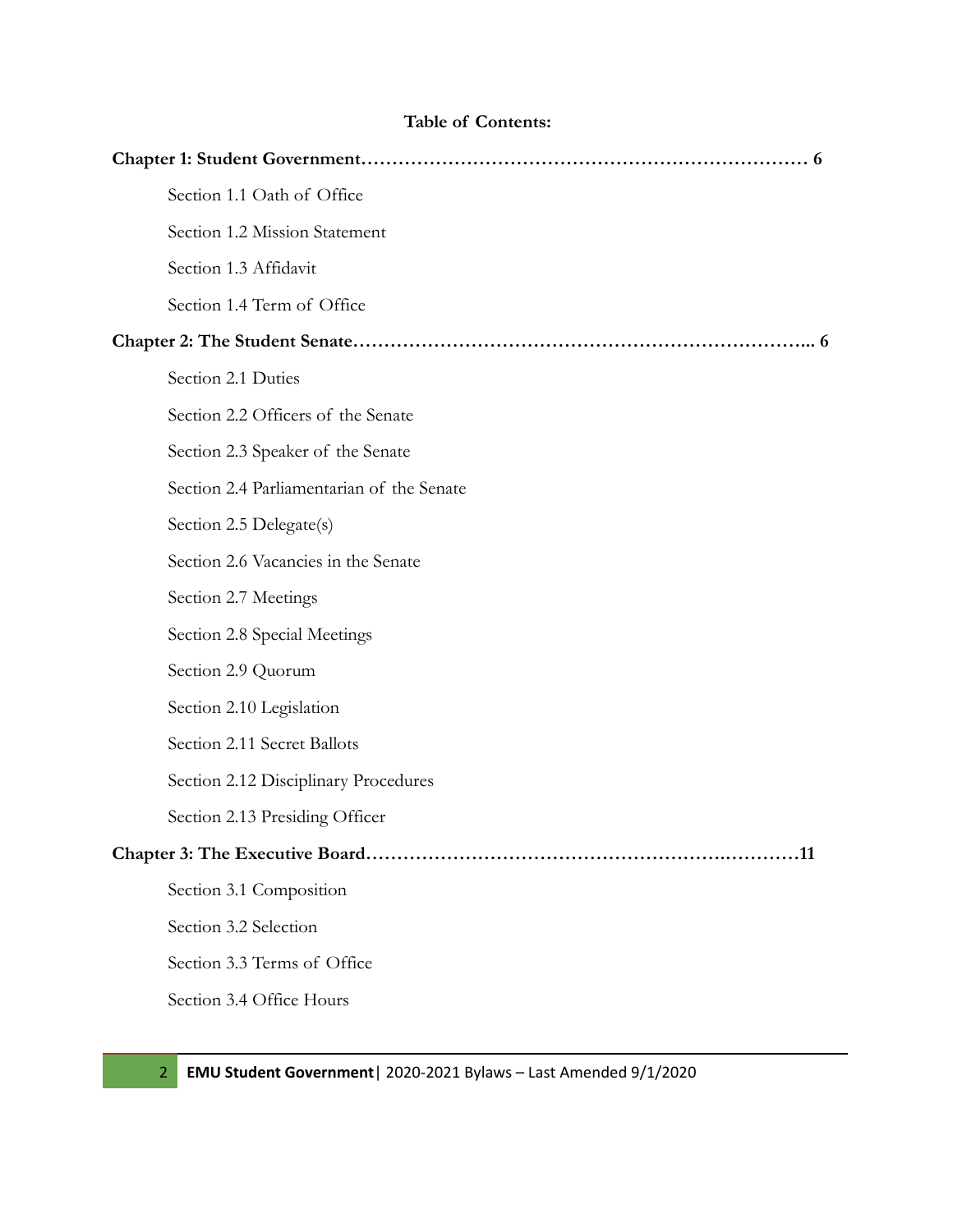|  | Section 3.5 Removal from Officer           |  |
|--|--------------------------------------------|--|
|  | Section 3.6 Compensation                   |  |
|  | Section 3.7 Meetings                       |  |
|  | Section 3.8 Student Body President         |  |
|  | Section 3.9 Student Body Vice-President    |  |
|  |                                            |  |
|  | Section 4.1 Authority                      |  |
|  | Section 4.2 Standing Committees            |  |
|  | Section 4.3 Internal Affairs Committee     |  |
|  | Section 4.4 Political Action Committee     |  |
|  | Section 4.5 Business and Finance Committee |  |
|  | Section 4.6 Student Services Committee     |  |
|  | Section 4.7 Ad-Hoc Committees              |  |
|  | Section 4.8 Meetings                       |  |
|  |                                            |  |
|  | Section 5.1 Fiscal Year                    |  |
|  | Section 5.2 Budget Approval                |  |
|  | Section 5.3 Budget Presentation            |  |
|  | Section 5.4 Prohibited Items Denied        |  |
|  | Section 5.5 Contingency Line Item          |  |
|  | Section 5.6 Allocation Policy              |  |
|  | Section 5.7 Allocation Process             |  |
|  | Section 5.8 Finality                       |  |
|  | Section 5.9 Eligibility                    |  |
|  | Section 5.10 Request Independence          |  |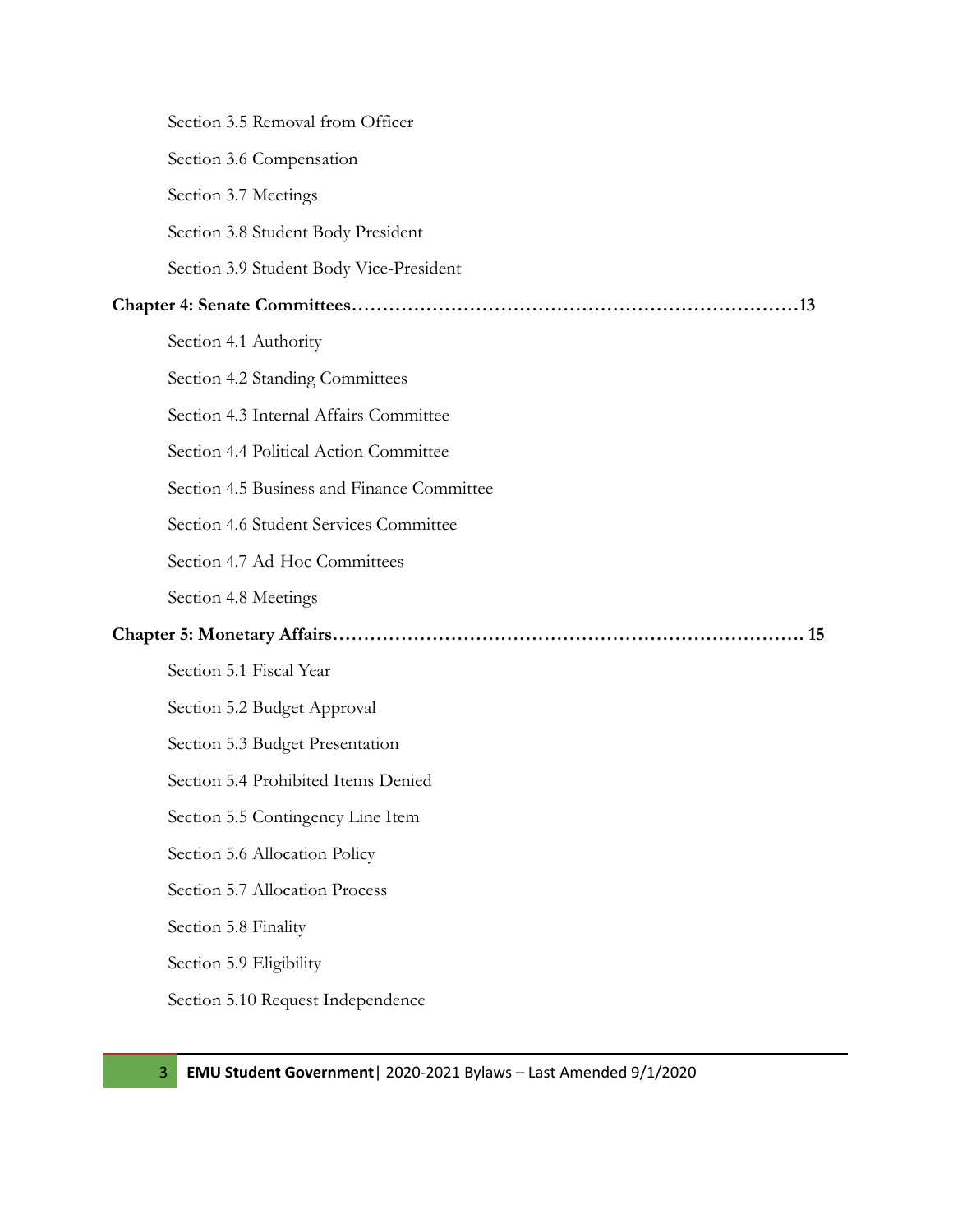Section 5.11 Allocation Principles Section 5.12 Prohibitions Sections 5.13 Funding Stipulations

#### **Chapter 6: Student Body Elections………………………………………………………… 18**

Section 6.1 Elections Section 6.2 Election Commission Section 6.3 Campaigning Section 6.4 Election Timeline Section 6.5 Executive Elections Section 6.6 Senator Elections Section 6.7 Candidate Applications Section 6.8 Write-in Candidates Section 6.9 Referenda Section 6.10 Constitutional Amendments Section 6.11 Results Section 6.12 Violations Section 6.13 Appeals **Chapter 7: Student Bills of Rights…………………………………………………………… 23** Section 7.1 Purpose Section 7.2 Academic Rights Section 7.3 Civic Freedom Section 7.4 Civil Rights Section 7.5 Additional Rights **Chapter 8: Judicial Procedures………………………………………………………………. 24** Section 8.1 Impeachment

4 **EMU Student Government**| 2020-2021 Bylaws – Last Amended 9/1/2020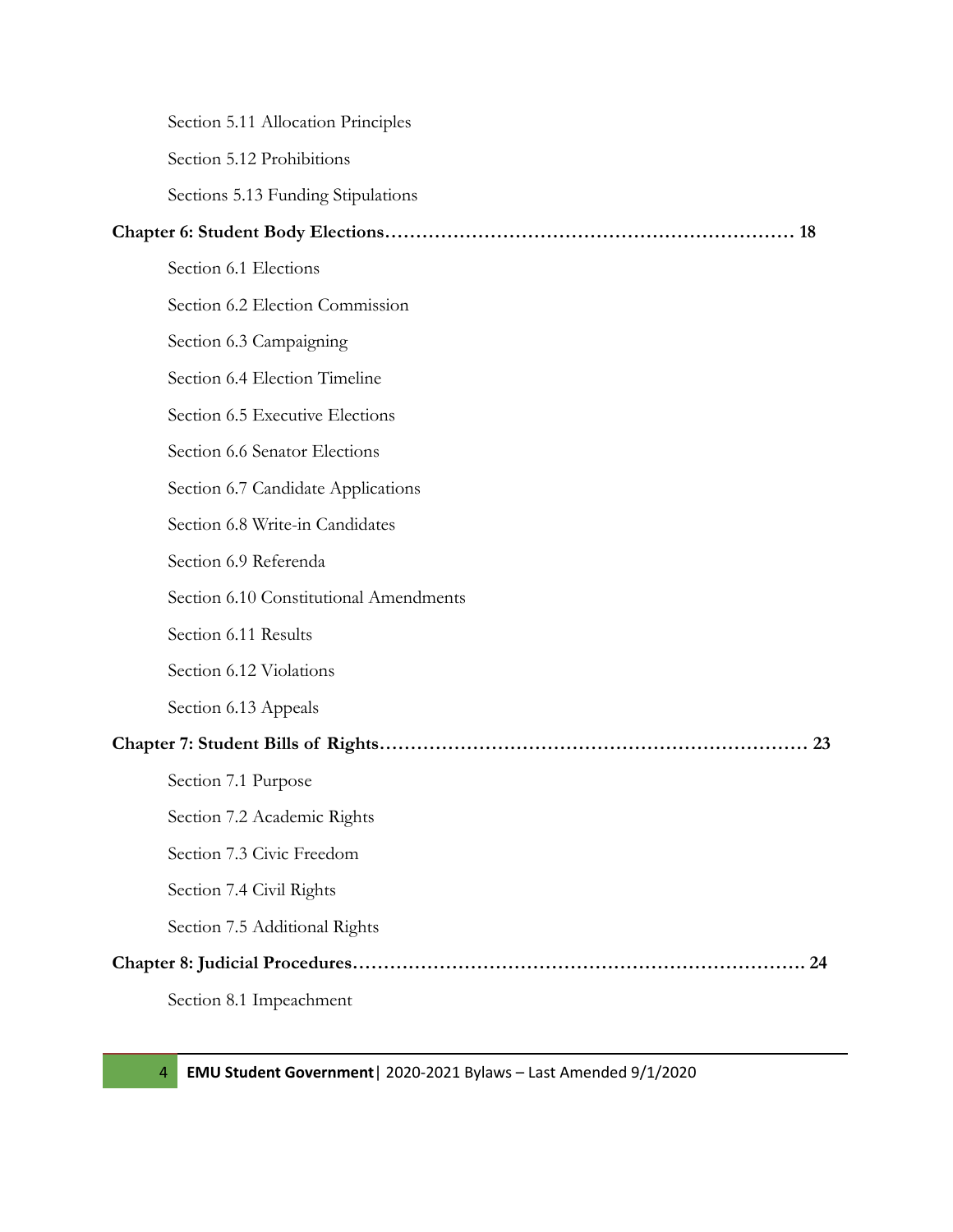|    | Section 8.2 Censure                 |  |
|----|-------------------------------------|--|
|    | Section 8.3 Conflict of Interest    |  |
|    | Section 8.4 Legal Counsel           |  |
|    | Section 8.5 Presiding Officer       |  |
|    | Section 8.6 Burden of Proof         |  |
| 25 |                                     |  |
|    | Section 9.1 Definitions             |  |
|    | Section 9.2 Primacy                 |  |
|    | Section 9.3 Suspension              |  |
|    | Section 9.4 Amendment               |  |
|    | Section 9.5 Operating Policies      |  |
|    | Section 9.6 Ex Post Facto           |  |
|    | Section 9.7 Parliamentary Authority |  |
|    | Section 9.8 Ratifications           |  |

#### **Chapter 1: Student Government**

1.1 **Oath of Office:**Upon election to office, the Student Body President, Vice-President and all Senators must take the oath of office at or before the first meeting of the fall semester. Failure to take the oath will result in forfeiture of any position obtained through election or appointment. The oath of office shall be administered by the Student Body President, Student Body Vice President, or Senate Parliamentarian. The oath of office is:

"I do solemnly affirm that I will faithfully execute the duties of the office, of [position elected] appointed to] in which I have been [elected] appointed], uphold the Constitution and Bylaws, and will to the best of my ability, *preserve, protect, and defend the rights and interests of the Student Body of Eastern Michigan University."*

1.2 **Mission Statement:** Student Government shall strive to serve and advocate on behalf of the Student Body of Eastern Michigan University and to work to promote the interests of students on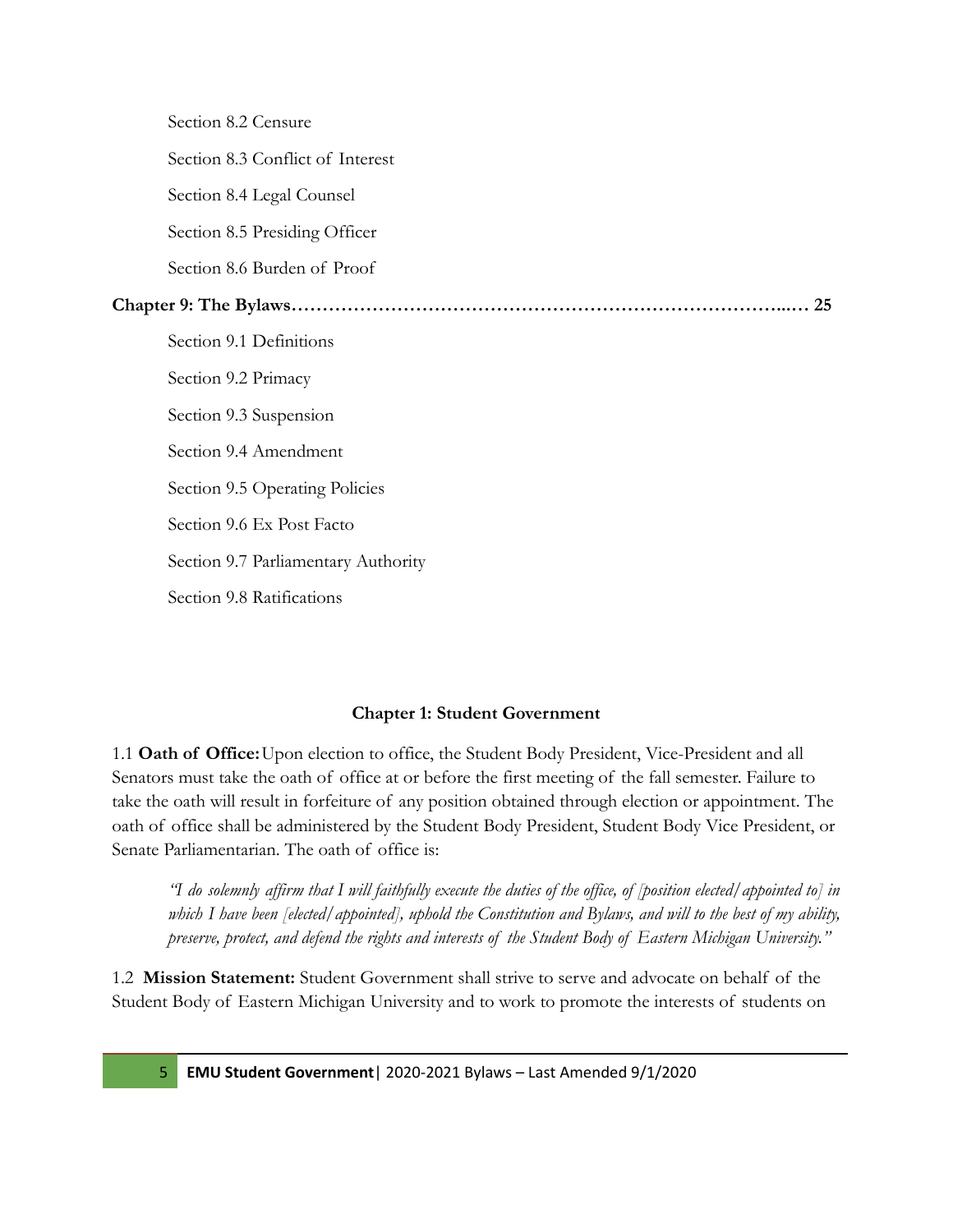campus and at all levels of government.

1.3 **Affidavit:** All members of Student Government must,upon assumption of any elected or appointed office, sign an affidavit attesting to their knowledge of Student Government policies and make all official decisions in a viewpoint neutral manner.

1.4 **Term of Office:**The term of the outgoing StudentBody President, Student Body Vice President, Senators, and Delegates shall expire at twelve (12) noon on the final day of the winter semester.

#### **Chapter 2: The Senate**

2.1 **Duties:** Senators shall fulfill the following duties while the senate is in session. Senators, except for the Speaker of the Senate and the Senate Parliamentarian, shall complete the following assignments:

- a) Submit a written proposal describing a general plan for actions they will take to address issues affecting the student body to the Speaker of the Senate and the Parliamentarian within the first month of each academic semester or their first month sitting with the senate, pursuant to the specifications of the Speaker of the Senate,
- b) Submit a written proposal describing a general plan for actions they will take to advance the objectives of whatever committee to which the senator was assigned, except for senators assigned to the Business and Finance Committee, to the director of that committee within the first month of each academic semester or their first month sitting with the senate, pursuant to the specifications of the director of the committee,
- c) Submit a written report describing steps taken toward fulfilling the objectives described in their proposal(s) and plans for next steps by the end of each subsequent calendar month to the Speaker of the Senate and Parliamentarian, pursuant to the specifications of the Speaker of the Senate,
- 1. Senators shall complete the following assignment(s) based on assigned committee: Senators shall complete the following assignment(s) based on assigned committee:
	- a) The Speaker of the Senate shall have the power to call an individual Senator for an additional meeting(s) to discuss these monthly requirements and may use the power of the Internal Affairs Committee to enforce these requirements and meetings.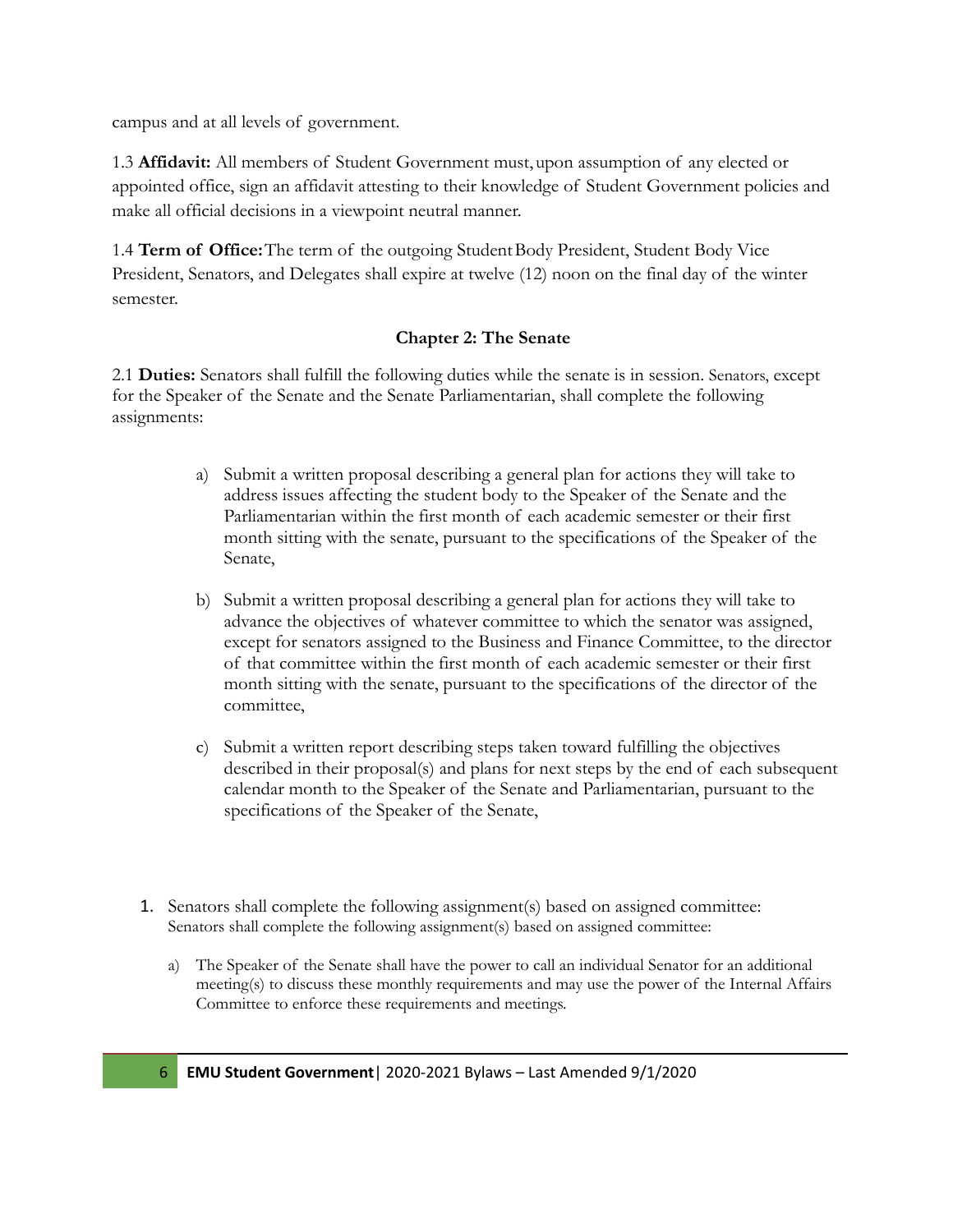*Internal Af airs Committee:* Assist in training newly elected or appointed Senators on the governing documents, parliamentary procedure, and best practices within Student Government, and deliver brief oral reports, as necessary, updating the committee on any progress toward fulfilling the objectives described in their proposal to the committee director at each committee meeting;

*Political Action Committee:* Deliver brief oral reports, as necessary, updating the committee on any progress toward fulfilling the objectives described in their proposal to the Director of Political Action at each committee meeting and collaborate with committee members to meet the committee objectives of facilitating and improving student participation and knowledge of external issues and public affairs that affect the student body;

*Business and Finance Committee:* Meet 25 minutes before each Committee meeting to review the budget, review allocation applications, and make plans for the day's allocations as well as attend one (1) event funded through the Student Government allocation process as agreed as a Committee per calendar month. Requirements are subject to the discretion of the Director of Business and Finance.

*Student Services Committee:* Deliver brief oral reports, as necessary, updating on the committee on any progress toward fulfilling the objectives described in their proposal to the Director of Student Services at each committee meeting and collaborate with committee members to meet the committee objectives of advocating on behalf of students oncampus issues and policies, and working to enhance the student experience,"

- 2. Senators shall regularly attend meetings of the Senate and its committees. Any Senator, who accrues two (2) absences of a meeting of the Senate within one semester, unless the presiding officer excuses them, shall be deemed to have resigned from the Senate.
- 3. Senators shall maintain involvement in committees by way of projects, attendance, and participation.
- 4. Senators shall attend at least one regularly scheduled meeting of the Board of Regents each semester unless excused by the President of the Senate with due cause.
- 5. The Speaker of the Senate, with consultation from Committee Chairs and the President of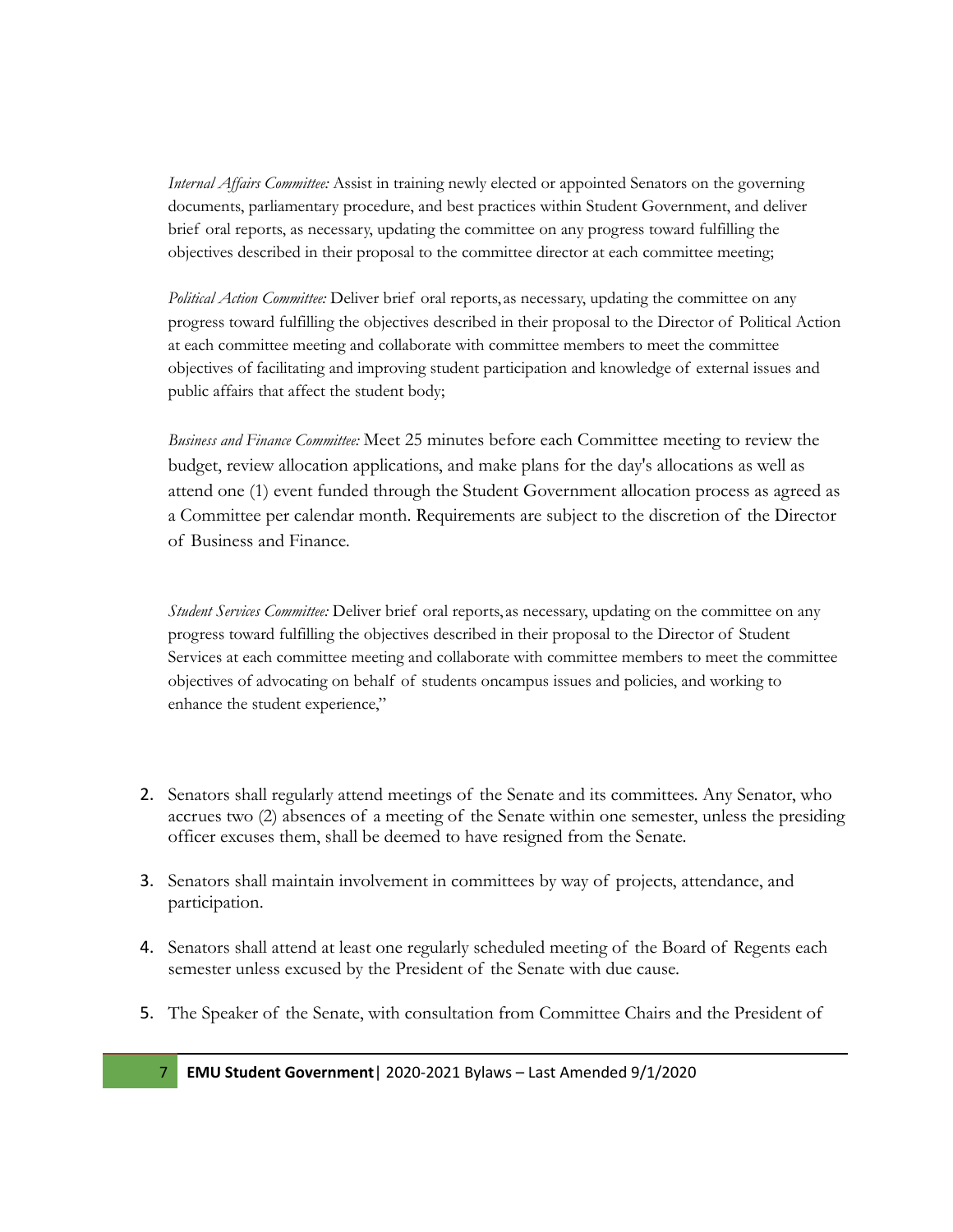the Senate, shall reserve the right to excuse or reduce certain duties performed by Senators due to unforeseen circumstances, additional student government related activities, or injury/illness.

2.2 **Officers of the Senate:**The Officers of the Senate shall be the Speaker of the Senate and the Senate Parliamentarian. They shall be known as Senate Leadership and shall be ex officio members of the Executive Board.

#### 2.3 **Speaker of the Senate:**

- 1) The Speaker shall be elected by the incoming Senate at the last meeting of the winter semester and the incoming Senate shall be afforded an opportunity to nominate candidates for the position. All incoming Senators shall be eligible for the office;
- 2) The Speaker shall, while serving in that position, retain his/her position as a Senator and be bound by all of the same rules and duties as Senators, except for submitting proposals and reports to the Speaker of Senate. Instead, the Speaker shall provide personal feedback on senator proposals and reports within fourteen (14) days of receiving them and shall evaluate whether the quality of the report constitutes the fulfillment of monthly Senate requirements;
- 3) The term of Speaker shall be a period of one (1) calendar year;
- 4) While the Senate is in session, the Speaker shall hold at least six (6) office hours per week during weekdays between 8am-8pm;
- 5) The process for removing the Speaker shall be in the form of a resolution declaring the speakership vacant. Resolutions to remove the Speaker must be introduced in the Senate, shall not be assigned to a committee, and must have a first and second reading at separate meetings of the Senate. The first reading shall require a simple majority to proceed and, upon passage, it shall advance to second reading. At second reading, the resolution must receive support from two-thirds (2/3) of the Senate. The first reading may be waived, and the resolution may proceed directly to second reading at the same meeting, upon vote of an absolute four-fifths (4/5) of the Senate. Senators who are removed as Speaker shall retain their Senate seat;
- 6) If the position of Speaker becomes vacant during the year for any reason, the Senate shall, from among the Senators, elect a new Speaker who shall serve for the remainder of the one (1) year term.
- 7) The responsibilities of the Speaker of the Senate shall include, but not be limited to:
	- a) Act as the chief representative and spokesperson for the Senate;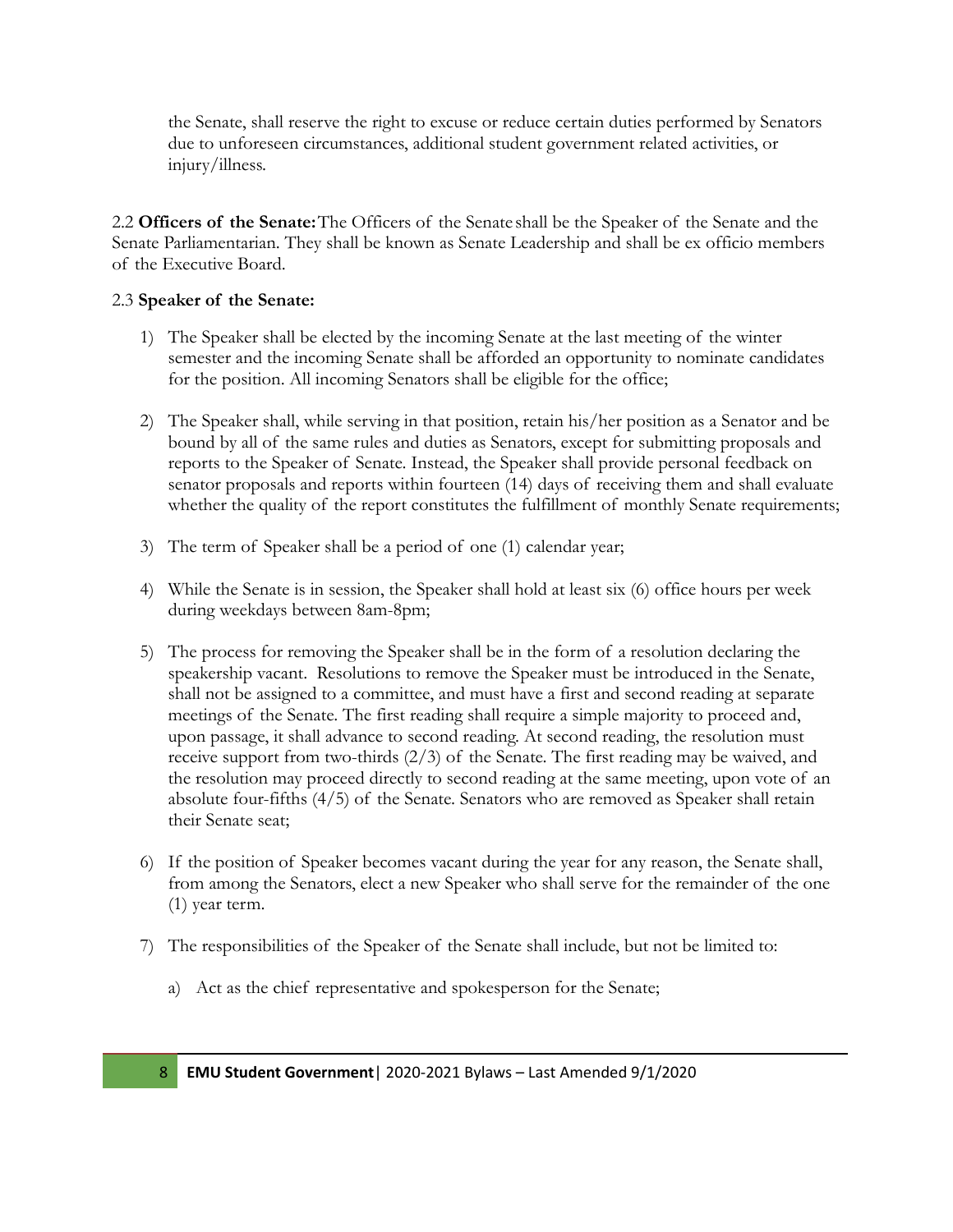- b) Create personalized committee assignments for all Senators and Delegates after meeting with them individually;
- c) Assign and approve campus engagements to Senators and Draft and make publicly available specifications for senator proposals and monthly reports;
- d) Assign legislation to a committee and provide personal feedback on senator proposals and reports within fourteen (14) days of receiving them;
- e) Meet with and reprimand any Senator in dereliction of their duties, and recommend appropriate action as a consequence;
- f) Direct the training of new Senators;
- g) Preside over the Senate in the absence of the President of the Senate and Senate Parliamentarian; and
- h) Assist the Vice President and Senators in matters pertaining to the Senate including the implementation of legislation.
- 8) The Speaker shall be limited to ten (10) hours of billable work per week.
- 9) The Speaker shall schedule individual meetings with Senators to create a personalized monthly requirement plan to ensure their skills, abilities, and involvement on campus are being utilized to meet the needs of the Student Body of Eastern Michigan University. These meetings must be completed before the end of the first month of the semester or their first month sitting in the Senate.

#### 2.4 **Senate Parliamentarian:**

- 1) The Senate Parliamentarian shall be elected by the incoming Senate for the following calendar year at the last meeting of the winter semester and all incoming Senators shall be afforded a nomination period. The Parliamentarian shall be selected from the Senate and retain their seat in the Senate after being elected to the office ooo Parliamentarian;
- 2) The Senate Parliamentarian shall serve for a term of one (1) calendar year;
- 3) The Senate Parliamentarian shall be an officer of the Senate and shall be elected from the Senate. They shall retain their seat in the Senate and retain all voting rights. Immediately following their election, the Oath of Office shall be administered if the individual is present;
- 4) While the Senate is in session, the Senate Parliamentarian shall hold five (5) office hours per week during weekdays 8am-8pm;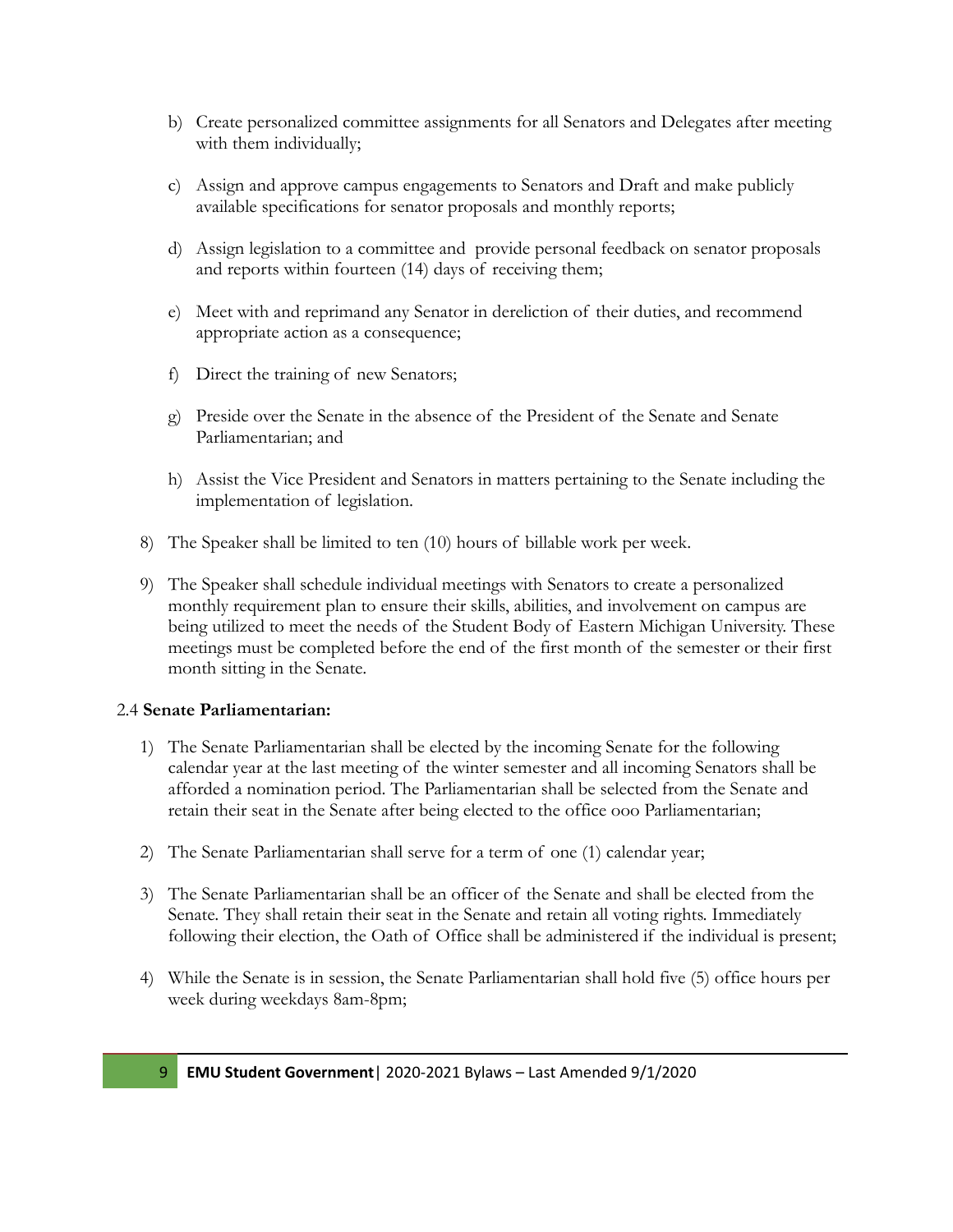- 5) The process for removing the Senate Parliamentarian shall be in the form of a resolution declaring the position vacant. Resolutions to remove the Senate Parliamentarian must be introduced in the Senate, shall not be assigned to a committee, and must have a first and second reading at separate meetings of the Senate. The first reading shall require a vote of a majority of the Senate to proceed and, upon passage; it shall advance to second reading. At second reading, the resolution must receive support from two-thirds (2/3) of the Senate. The first reading may be waived, and the resolution may proceed directly to second reading at the same meeting, upon vote of an absolute four-fifths (4/5) of the Senate.
- 6) If the position of Parliamentarian becomes vacant during the year for any reason, the Senate shall, elect a new Senate Parliamentarian who shall serve for the remainder of the one (1) year term;
- 7) The responsibilities of the Senate Parliamentarian shall include, but not be limited to:
	- a) Maintain decorum at senate meetings;
	- b) Offer advice on parliamentary procedure
	- c) Work with the Speaker of the Senate on the training of new Senators;
	- d) Oversee all Student Government judicial proceedings in the absence of the President of the Senate;
	- e) Offer consultation and assistance to the Student Body President on the appointment of students to University committees; and
	- f) Preside over the Senate in the absence of the President of the Senate.
	- g) Assist the Vice President and Senators in matters pertaining to the Senate and the implementation of legislation.
- 8) The Senate Parliamentarian shall be limited to seven (7) hours of billable work per week.

#### 2.5 **Delegate(s):**

- 1) In addition to the Senators, there shall be up to five (5) delegates.
- 2) Each delegate shall be from a constituency body whose intention, according to their founding principles, is to be or represent a certain constituency. The delegate will be under authority and supervision of the constituency body the delegate holds membership within. Delegates shall possess a seat until the conclusion of the winter semester.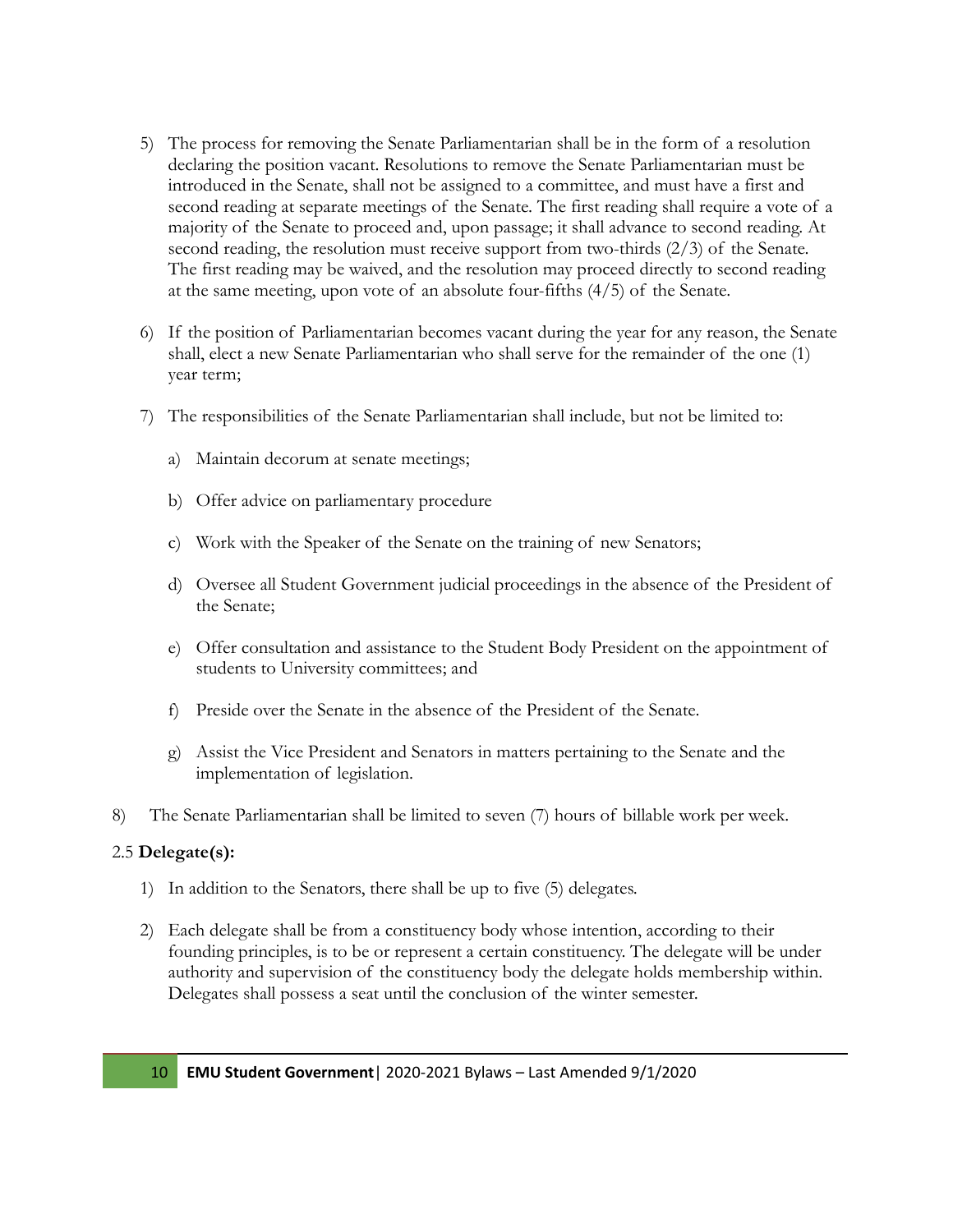- 3) The Internal Affairs Committee shall administer the process for soliciting and reviewing applications from constituencies and recommending constituencies to the Senate.
- 4) In reviewing applications, the Committee shall consider criteria that includes, but is not limited to:
	- a) Breath and degree of the constituency body's representation of the student body;
	- b) Need for representation within Student Government;
	- c) The constituency body's history of providing quality delegates;
	- d) The constituency body's proposed procedure for selection of its delegate representative;
	- e) The applying organization's ability to holistically represent the proposed constituency; and
	- f) The organization having been in good standing as defined by the University for at least two (2) academic years.
- 5) The Committee shall refer all properly applying constituencies to the Senate for a vote with a recommendation for the Senate. If more than five (5) constituency applications are referred to the Senate at one time, the Committee shall recommend approval of up to five (5) constituencies to the Senate. Each properly applying constituency shall be voted upon by the Senate. A constituency shall be seated (subject to the limit of five (5) constituencies) if it receives a majority vote of the Senate. A constituency body shall not be required to furnish a list of persons to occupy the delegate position, but shall immediately appoint such person.
- 6) A constituency shall have the power to appoint the individual to possess that delegate seat assigned to that constituency, as well as the power to fill vacancies that may arise during the term of office. The individual appointed shall not assume office until they take the Student Government oath of office.
- 7) All currently registered students shall be eligible for office of delegate so long as they represent their respective constituency as affirmed by the approved constituency body on campus and maintain good academic and judicial standing as defined by the chief academic officer of the University.
- 8) Delegates shall possess one (1) vote on all substantive and procedural matters before the Senate and the committee to which they have been assigned by the Speaker of the Senate. Absent and proxy voting shall be prohibited. All delegates shall vote on every question before the Senate and their respective committees, unless the delegate has a conflict of interest on the question, in which case the delegate must disclose the conflict of interest to the Senate before the vote.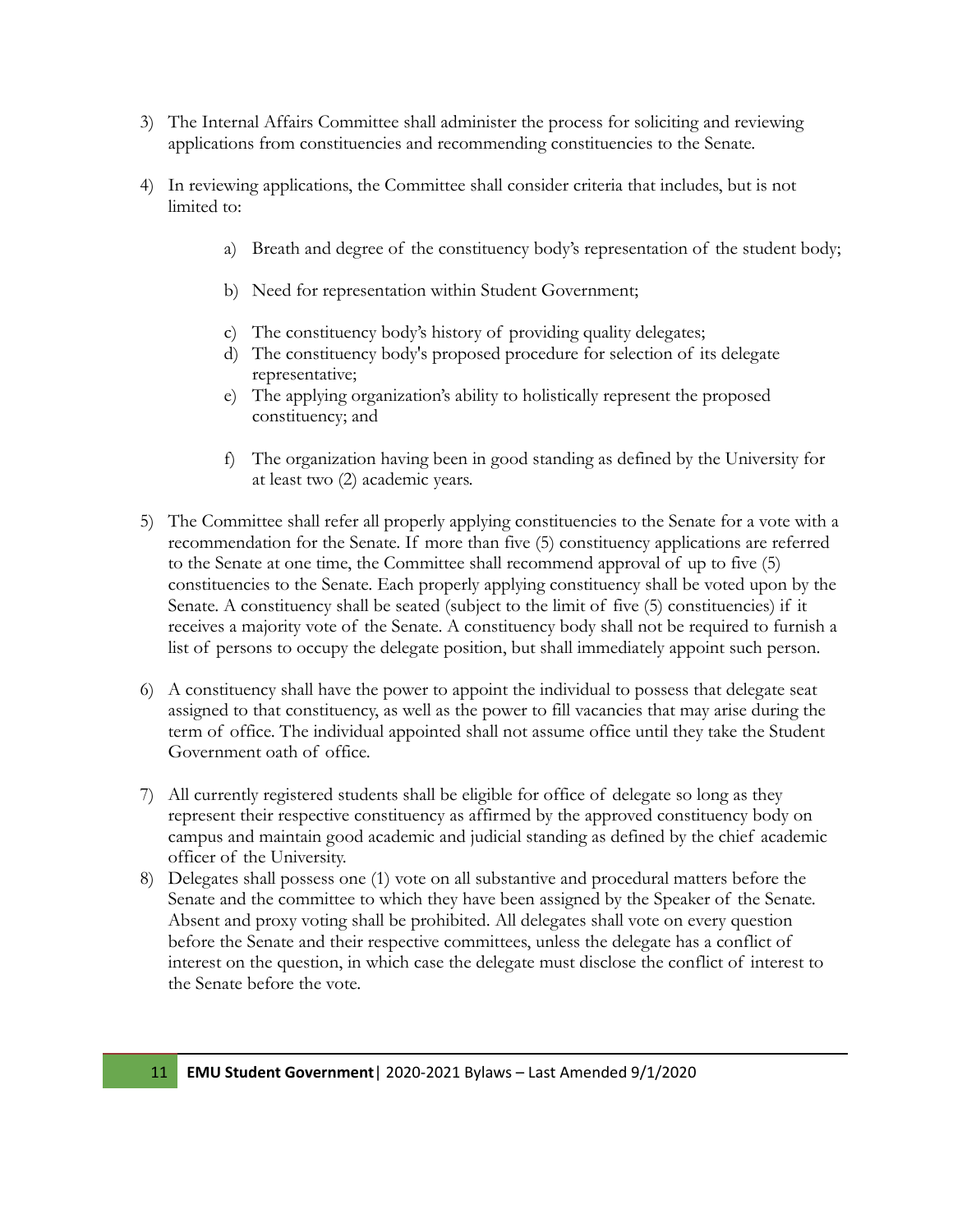9) The process for removal of a delegate constituency shall be in the form of a resolution declaring the delegate constituency formally dismissed. The resolution shall proceed through the normal committee process unless discharged by an absolute two-thirds  $(2/3)$  of the Senate. The resolution shall require an absolute two-thirds  $(2/3)$  vote to pass and shall not be subject to veto by the President. A removed constituency shall have the right to reapply after one full academic semester.

#### 2.6 **Vacancies in the Senate:**

- 1) The Internal Affairs Committee shall administer the process for filling vacancies among Senator positions.
- 2) Candidates for appointment to a vacant senate seat must complete an application prepared by the Internal Affairs Committee and meet all of the requirements laid out in the Constitution and these Bylaws. Applications must be available for no less than seven (7) calendar days before the deadline for submitting applications.
- 3) Appointments to fill vacancies in the Senate shall require a majority vote of the Senate. Each properly applying candidate shall be voted upon by the Senate. Should more candidates apply than there are vacant seats, the candidates receiving the highest vote totals shall be appointed until all vacant seats are filled. Should a tie exist, a run-off vote shall be held.
- 4) Appointed Senators shall serve for the duration of the term of office to which they were appointed.

#### 2.7 **Meetings:**

- 1) Meetings of the Senate shall be held alternating Tuesdays throughout the fall and winter semesters at a consistent time set by the President of the Senate. The Senate may change the time and date by a majority vote.
- 2) In the event that a Senate meeting should coincide with a November Public Election the meeting shall be held the preceding Monday.
- 3) Meeting schedules must be publicly posted.
- 4) Proper decorum and professional conduct, as determined by the presiding officer, must be observed at all times during meetings.

2.8 **Special Meetings:** A special meeting of the Senatemay be called by: (1) The joint approval of the Speaker of the Senate and the President of the Senate or (2) the written approval of an absolute majority of the Senate. The President of the Senate shall inform the entirety of the Senate and the student body of the date, location, and time of special meetings no less than forty-eight (48) hours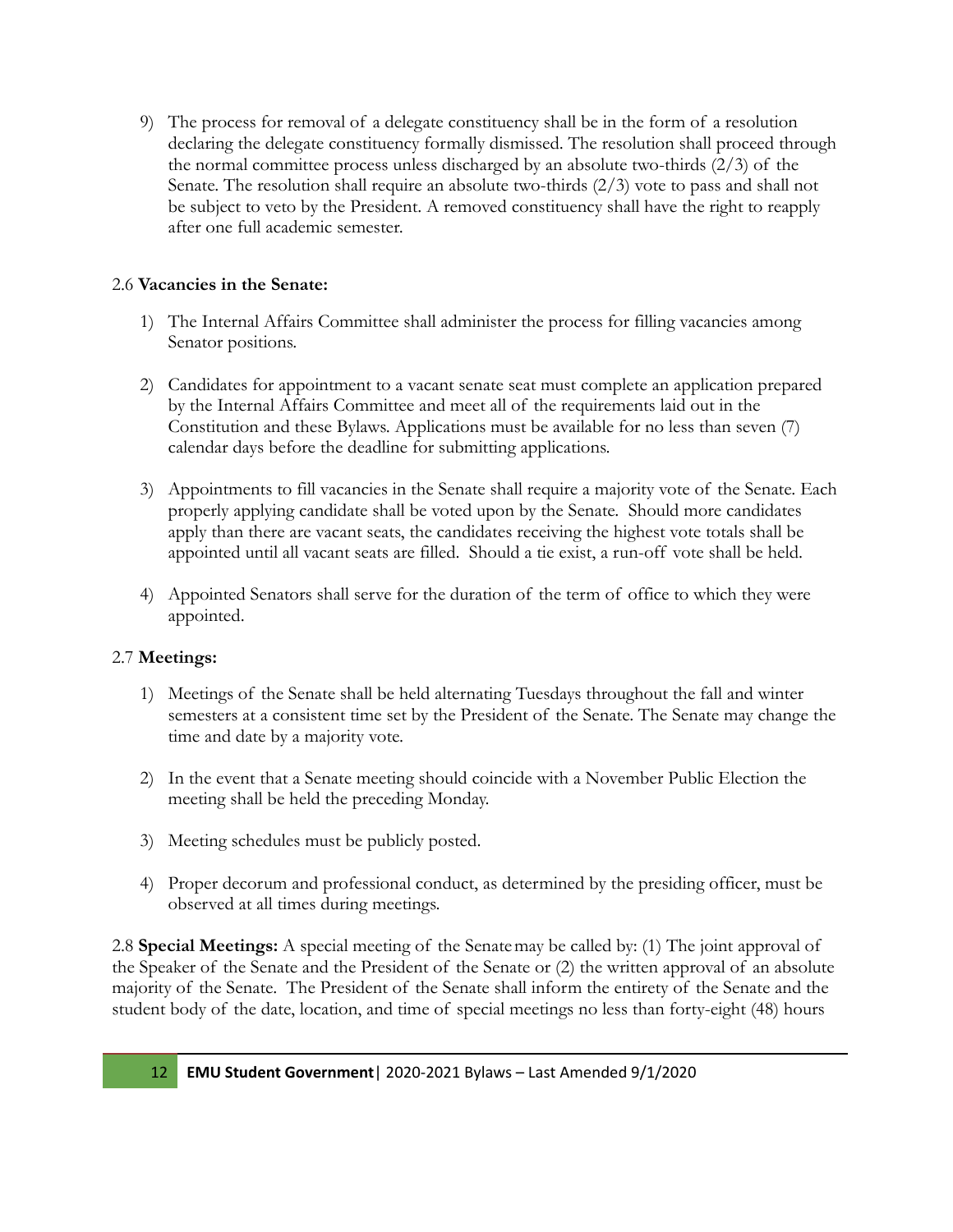before the special meeting is to be held.

2.9 **Quorum:** Quorum shall constitute of a majorityof the following: all Senators who have taken the oath of office, all properly appointed delegates who have taken the oath of office, the Student Body Vice President, the Speaker of the Senate, the Senate Parliamentarian, and the individual designated by the President of the Senate as Clerk of the Senate.

#### 2.10 **Legislation:**

- 1) Any student may author a resolution, but it must be sponsored by at least one (1) Senator or delegate, or the Student Body President. Unless otherwise specified in the Constitution or these Bylaws, no resolution, including budget resolutions, may come before the Senate until it has been approved by a committee, although the Senate may, by a majority vote or the written approval of an absolute majority, bypass the committee process or discharge resolutions that have been submitted to the Speaker of the Senate that have failed or stalled in a committee.
- 2) All resolutions must be submitted to the Speaker of the Senate by the Friday before the committee meeting where it is to be considered. The Speaker of the Senate shall assign the resolution to the appropriate committee and submit the resolution to the committee chair no less than twenty-four (24) hours before the meeting. Upon the approval by the committee, the Chair or Vice Chair must within forty-eight (48) hours submit the resolution to the designated Clerk.

2.11 **Secret Ballots:** The use of secret ballots isprohibited in the Senate and its committees.

2.12 **Disciplinary Procedures:** The disciplinary procedures of the Senate shall be approved by the Senate no later than the second meeting of the fall semester and enforced by the Internal Affairs Committee. If no documents are submitted by this time, the disciplinary procedures of the previous year will preside. Amendments to disciplinary procedures after approval in the fall semester require a two-thirds (2/3) vote of the Senate.

2.13 **Presiding Officer**: Should the President of the Senate be unable to perform their duties as presiding officer due to incapacitation, the responsibility shall fall to the Senate Parliamentarian, then the Speaker of the Senate. Further, the President of the Senate shall have the authority to designate further persons as needed.

#### **Chapter 3: The Executive Board**

3.1 **Composition:** The Executive Board shall be headed by the Student Body President and shall include the Student Body Vice President, and hired staff of Student Government as determined by the Student Body President.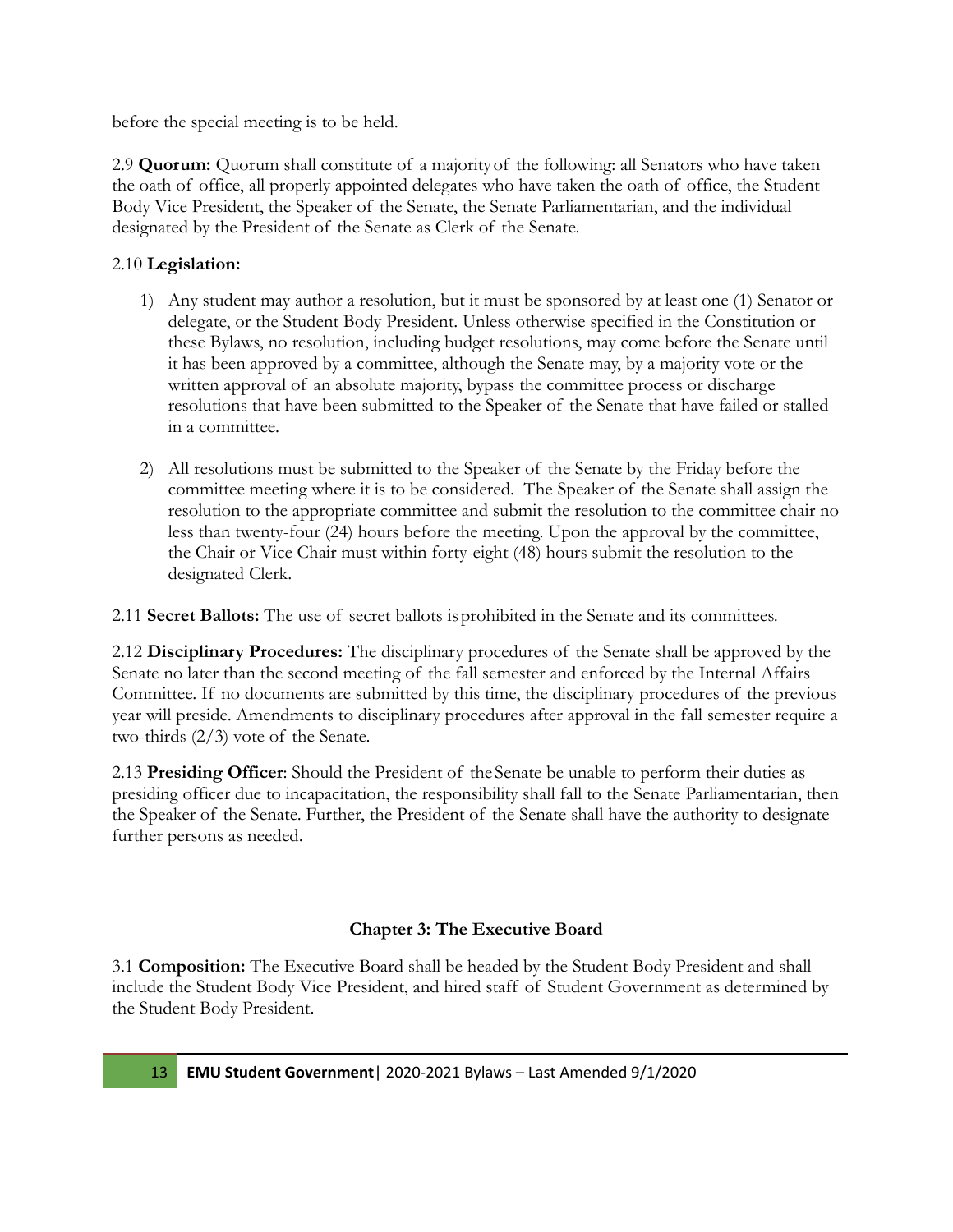3.2 **Selection:** All hired Executive Board positions must be publicly posted for no less than seven (7) calendar days. The Student Body President shall select the Executive Board from among the applications received. The Student Body President must submit the applications of proposed appointments to the Senate within five (5) calendar days after the appointment. The "appointment" occurs when the appointee officially accepts the position offered them by the Student Body President. Appointments by the Student Body President are deemed confirmed by the Senate unless two-thirds (⅔) of the Senate rejects the appointment at the next meeting of the Senate following the Student Body President's notification to the Senate of that appointment. The Student Body President shall not be obligated to fill a position.

3.3 **Term of Office:**All hired Executive Board position shall have a term of office that expires at twelve noon on the last day of the winter semester, with the exception of the Director of Business and Finance, who shall remain employed until a replacement is selected.

3.4 **Office Hours:** The office hours of hired staffshall be at the discretion of the Student Body President and Student Body Vice President, and shall be publicly posted, but shall be not less than five (5) hours per week during weekdays from 8am-8pm during the fall and winter semesters

3.5 **Removal from Office:** The Student Body President, with the advice of the Student Body Vice President, shall have the authority to remove hired staff from office. Such removals shall be carried out in accordance with University employment policies.

3.6 **Compensation:** The compensation for Student Body President and Student Body Vice President shall be equal, and shall be the maximum compensation paid by Student Government to any member of Student Government. Subject to the rules of the Constitution and these Bylaws, compensation for officers of the Senate shall be determined by the Senate, upon the recommendation of the Director of Business and Finance. Compensation for hired staff shall be determined by the Student Body President and Student Body Vice President. Compensation paid to any member of Student Government shall be public information.

3.7 **Meetings:** The Executive Board shall meet at least once per month at a time and location determined by the Student Body President. Quorum shall be a majority of the Executive Board, and every member shall have one (1) vote. The Executive Board may act on behalf of the Senate while the Senate is out of session, but must inform the entire Senate when it exercises this authority. The Senate shall have the power to reject actions taken on its behalf at the first meeting of the year.

3.8 **Student Body President:** In addition to the powers in the Constitution, the responsibilities of the Student Body President shall include, but not be limited to:

- 1) Chair meetings of the Executive Board;
- 2) Advise the Executive Board on matters of the University and the Student Body;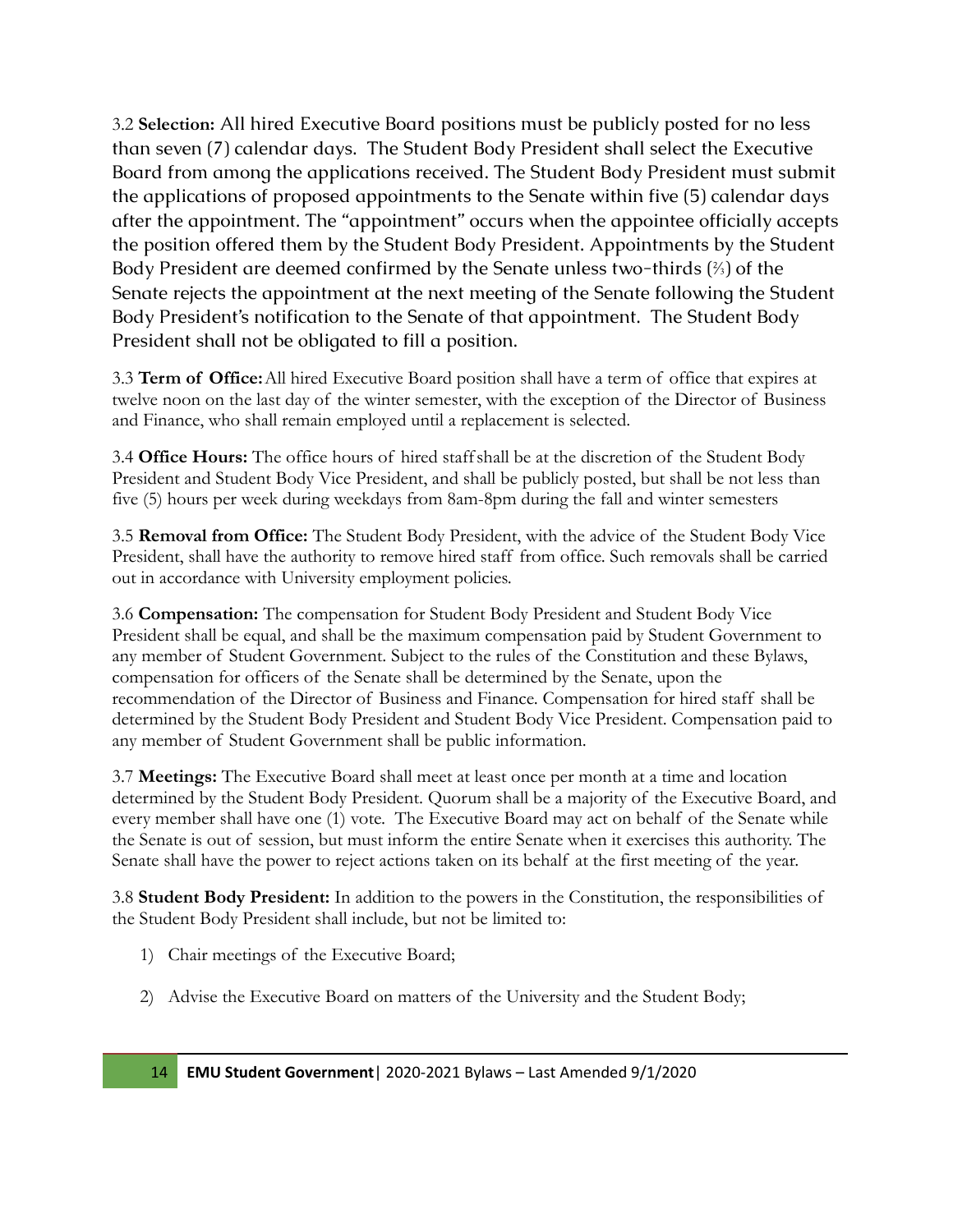- 3) Coordinate University committee involvement of Executive Board members;
- 4) Coordinate, direct, and supervise the work of the Executive Board; and
- 5) Report all appointments made to University committees to the Senate within a timely manner.

3.9 **Student Body Vice President:** In addition to the powers in the Constitution, the responsibilities of the Student Body Vice President shall include, but not be limited to:

- 1) Assist the Student Body President in coordinating, directing, and supervising the work of the Executive Board;
- 2) Reprimand hired staff and recommend dismissal as appropriate;
- 3) Manage and set the agenda of the Senate;
- 4) Assist Senators in the implementation of Legislation;
- 5) Assist the Student Body President with University committee involvement;
- 6) Chair Executive Board Meetings in the absence of the Student Body President; and
- 7) May at their discretion sit as an ex-officio non-voting member of the Internal Affairs Committee.

#### **Chapter 4: Senate Committees**

4.1 **Authority:** All committees shall be subservient to, and derive their power from, the Senate. The Senate shall have the power to overrule decisions and actions of its committees by a majority vote.

4.2 **Standing Committees:** The Senate shall have four (4) standing committees: Internal Affairs, External Affairs, Business and Finance, and Student Services.

#### 4.3 **Internal Affairs Committee:**

- 1) The Internal Affairs Committee shall handle disciplinary actions within Student Government.
- 2) All resolutions of censure, impeachment, or to change the governing documents shall be reviewed by the committee. and/or delegates
- 3) Membership shall be two (2) senators, any delegates appointed to the committee, the Senate Parliamentarian, the designated Clerk, and the Speaker of the Senate. The Speaker shall be Chair, and the committee shall select a Vice Chair from among the Senators.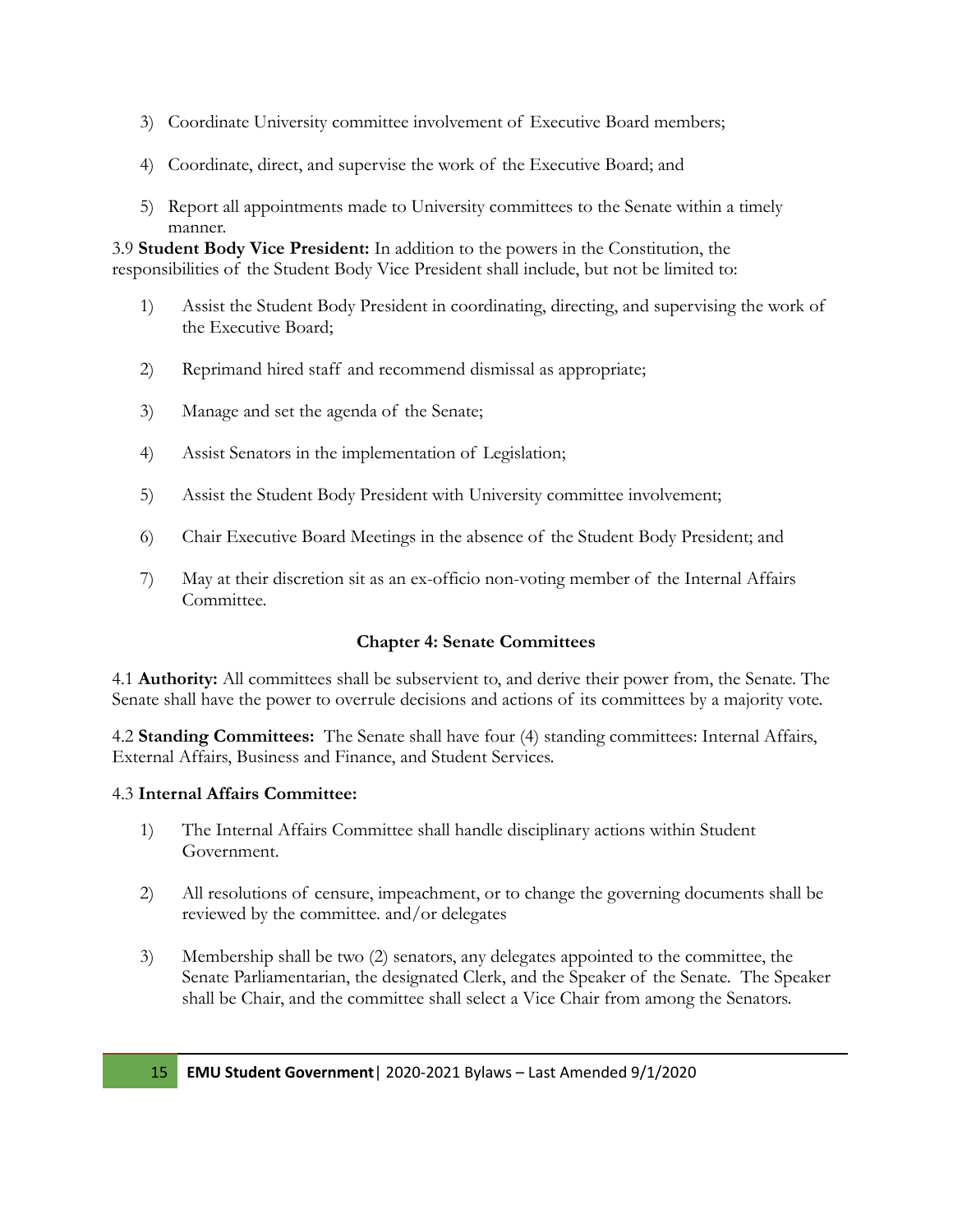- 4) Only members shall vote on matters before the Committee. All members shall possess one (1) vote. The clerk shall hold no vote on resolutions or disciplinary actions.
- 5) Quorum shall be a majority of which one must be a Senator, other than the Speaker of the Senate.
- 6) Meetings shall be held on alternating Tuesdays on which the Senate does not meet, at a time selected by the committee chair.
- 7) Members of the Internal Affairs Committee shall serve as voting alternates on the Business and Finance Committee (1) when directed in writing by the Speaker of the Senate as necessary to ensure quorum and (2) upon completion of training regarding the allocation process by the Business and Finance Committee Chair or the Senate Parliamentarian.

#### 4.4 **External Affairs Committee:**

- 1) The External Affairs Committee shall work to facilitate and improve student participation in and knowledge of external issues and public affairs that affect the student body.
- 2) Membership shall consist of all Senators and delegates assigned to the committee by the Speaker of the Senate and a hired staff member who shall serve as chair. The committee shall select a Vice Chair from among the Senators. Any registered student in good judicial and academic standing may join the Committee, and shall obtain full membership rights upon attending two (2) consecutive meetings.
- 3) Only members shall vote on matters before the Committee. All members shall possess one (1) vote.
- 4) Quorum shall be a majority of Committee members. Senators who are not members of the Committee may be temporarily allowed on the Committee to fulfill quorum and vote, at the discretion of the Chair.
- 5) Meetings shall be held at 6:00 pm on alternating Tuesdays on which the Senate does not meet, or at a date and time set by the Committee Chair.

#### 4.5 **Business and Finance Committee:**

- 1) The Business and Finance Committee shall ensure the prudent allocation of Student Government resources to student organizations. All budget resolutions shall be referred to the Business and Finance Committee.
- 2) Membership shall consist of several Senators and up to one delegate assigned to the committee by the Speaker of the Senate, as well as a hired staff member who shall serve as Committee Chair. The committee shall select a Vice Chair from among the Senators who shall be responsible for assisting the Director of Business and Finance as necessary.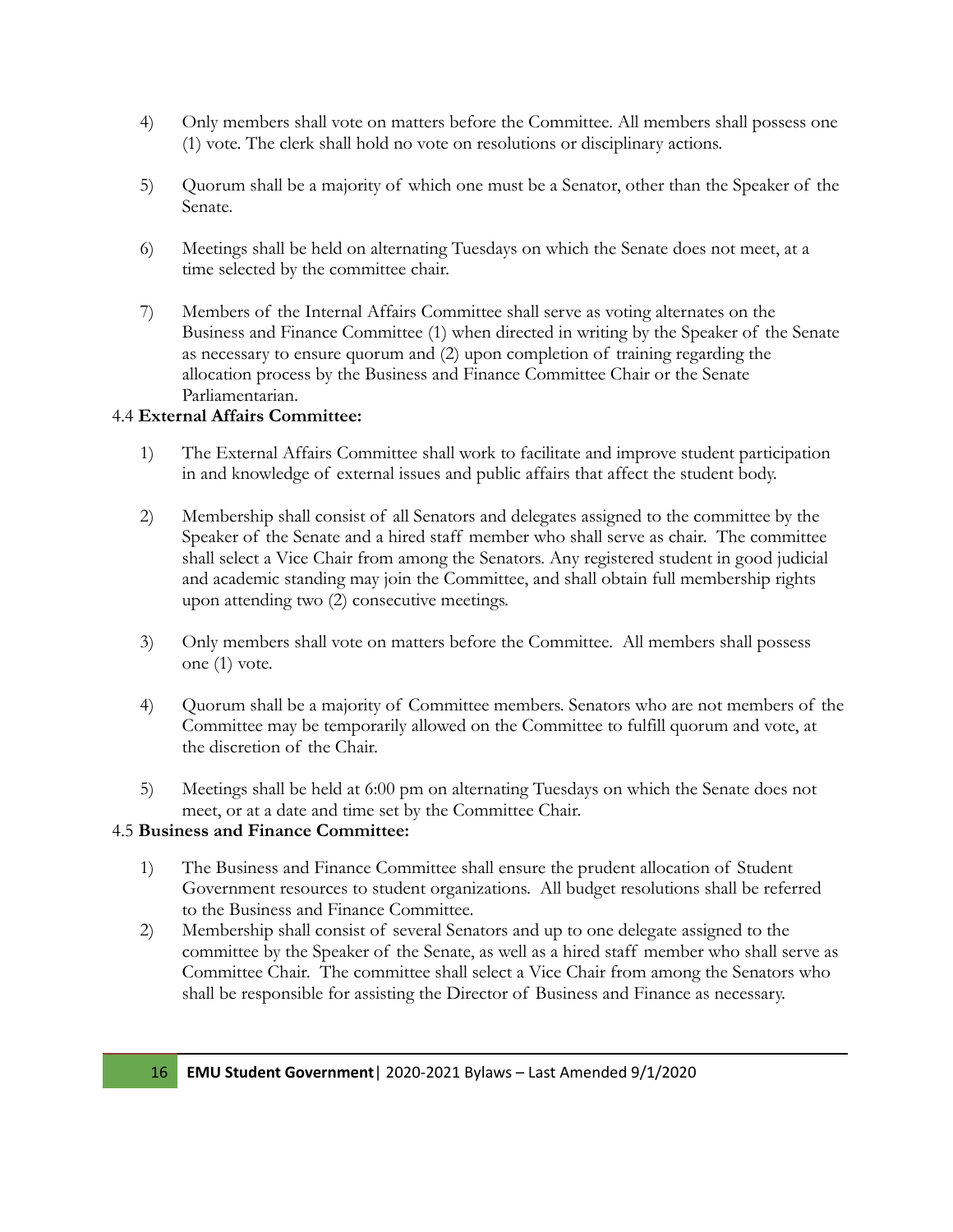- 3) During Club Sports allocation requests, a representative from Club Sports, as approved by the Chair, shall serve as a non-voting member on the committee.
- 4) Only members shall vote on matters before the committee. All voting members shall possess one (1) vote.
- 5) Quorum shall be a majority of committee members. Senators who received training regarding the allocation process by the Business and Finance Committee chair or the Senate Parliamentarian may be temporarily allowed on the committee to fulfill quorum and vote, at the discretion of the chair.
- 6) Meetings shall be held at 6:30pm on alternating Tuesdays on which the Senate does not meet, or at a date and time set by the committee chair.

#### 4.6 **Student Services Committee:**

- 1) The Student Services Committee shall advocate regarding behalf of students on campus issues and policies, and work to enhance the student experience.
- 2) Membership shall consist of several senators and/or delegates and a hired staff who shall serve as Chair. The committee shall select a Vice Chair from among the senators. Additionally, any registered student in good judicial and academic standing may join the Committee, and shall, if the student so wishes, obtain full membership rights after two consecutive meetings; and may not be absent for more than three committee meetings during a semester, shall remain in attendance for the entire duration of each committee meeting that they attend, shall attend at least two Senate meetings per semester, and shall attend at least one campus engagement or volunteer event per month;
- 3) Only members shall vote on matter before the Committee. All members shall possess one (1) vote.
- 4) Quorum shall be a majority of all Committee members. Senators who are not members of the Committee may be temporarily allowed on the Committee to fulfill quorum and vote, at the discretion of the chair.
- 5) Meetings shall be held at 7:00 pm on alternating Tuesdays on which the Senate does not meet, or at a date and time set by the Committee Chair.

4.7 **Ad-Hoc Committees:** Ad-hoc committees may be established by the Senate to address timely issues affecting the Student Body. The membership and duties of ad-hoc committees shall be determined by the Senate via resolution establishing the committee.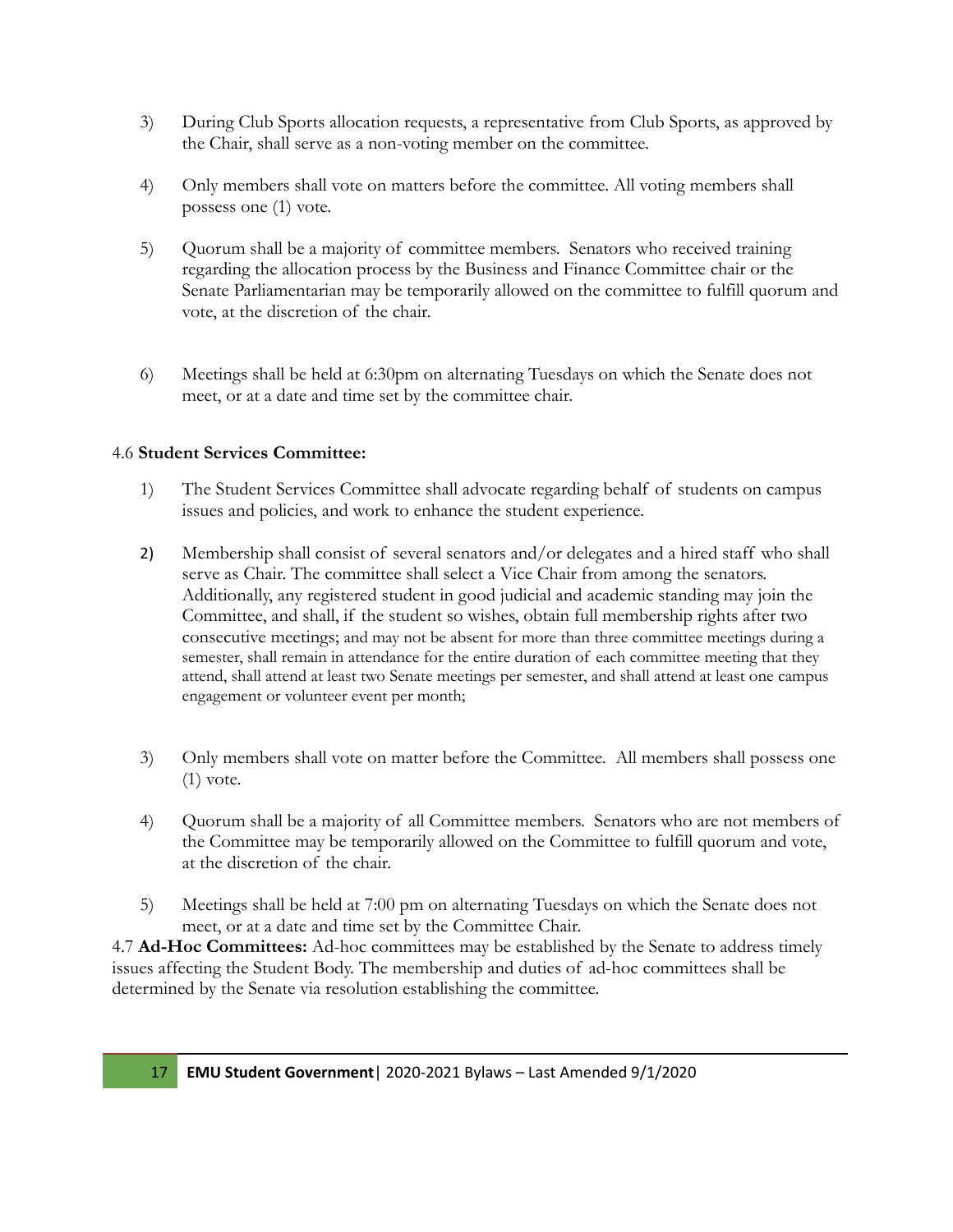- 1) Membership shall consist of several senators and/or delegates and a hired staff member who shall serve as Chair. The committee shall select a Vice Chair from among the Senators. Additionally, any registered student in good judicial and academic standing may join the Committee, and shall, if the student so wishes, obtain full membership rights after two consecutive meetings provided that they meet the following conditions;
	- a. The student; and may not be absent for more than three committee meetings during a semester
	- b. The student, shall remain in attendance for the entire duration of each committee meeting that they attend
	- c. The student, shall attend at least two Senate meetings per semester
	- d. The student, shall attend at least one campus engagement or volunteer event per month;

4.8 **Meetings:** All committee meetings shall be held in public, and shall have their schedules publicly posted. Special meetings may be held, if deemed necessary by the chair, but shall be announced to the Senate and the student body at least twenty-four (24) hours before the meeting.

#### **Chapter 5: Monetary Affairs**

5.1 **Fiscal Year:** The fiscal year of Student Governmentshall begin July 1st of each year and end June 30th of the following year.

5.2 **Budget Approval:** The budget of Student Governmentshall be approved by the Senate no later than the second meeting of the fall semester. The outgoing presidential and vice presidential administration shall work with the incoming administration to create the summer budget for use by the incoming administration. Student Government shall not run annual deficits in its operating budget, except in cases of emergencies as determined by a majority of the Senate. At the end of each fiscal year, Student Government shall hold in its cumulative reserves at least twenty-five percent (25%) of its annual revenue as allocated at the beginning of that fiscal year.

5.3 **Budget Presentation:** The annual Student Government budget shall be presented to the Business and Finance Committee prior to its presentation to the Senate. The budget must be submitted to the entire Senate twenty-four (24) hours prior to a meeting in-which it will be on the agenda. The Director of Business and Finance shall make a report to the Committee of all funds spent during the summer semesters prior to the first meeting of the fall semester.

5.4 **Prohibited Items Denied:** The Director of Business and Finance shall have the authority to deny an application that violates one of the prohibitions in 5.12 of this chapter. Should the Director exercise this authority, they shall notify the Business and Finance Committee and the applicant of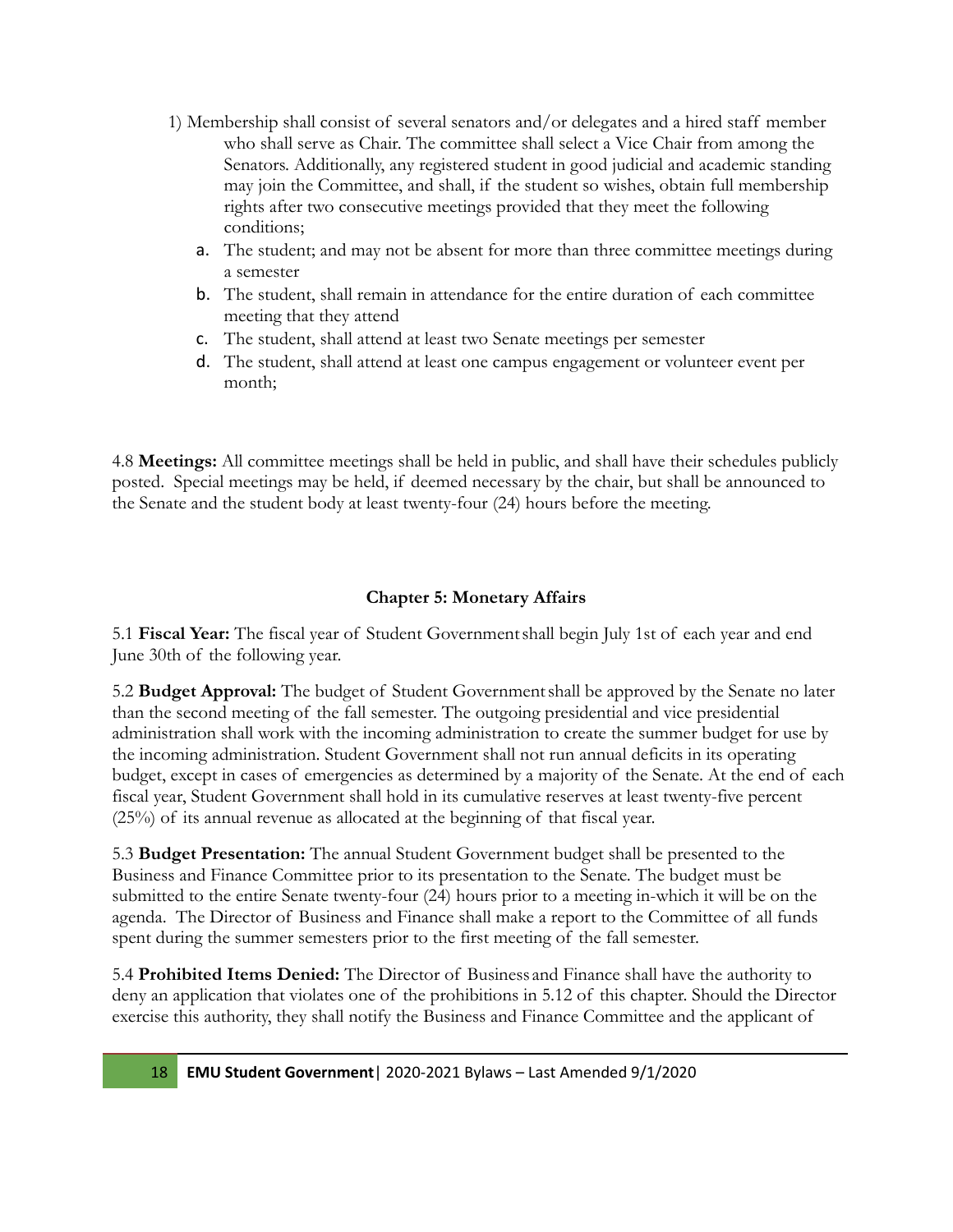the reason(s) for denial. The applicant may appeal the director's decision at the Committee's next regularly scheduled meeting. Should the Director choose to waive their authority they shall report their decision to waive to the Committee, and the Committee shall have the final decision.

5.5 **Contingency Line Item:** No budget may be approved unless at least 3.5% of the total revenue is devoted to a contingency line item for the purpose of unplanned expenses.

5.6 **Allocation Policy:** Eastern Michigan University Student Government may allocate funds to support student organizations across campus in fulfilling their organizational missions. All allocation decisions shall be made in a viewpoint-neutral manner. Student Government reserves the right to not fund organizations if the funding request does not meet Student Government guidelines, University guidelines, or state and federal law, including by not limited to, campaign finance laws.

#### 5.7 **Allocation Process:**

- 1) Student organizations requesting funding must first complete an application managed by the Business and Finance Committee.
- 2) The Director of Business and Finance shall send out any and all application packets to committee members, no later than six (6) hours before the committee meeting begins.
- 3) After completing an application, organizations shall appear before the Business and Finance Committee to request funding and answer questions from the committee.
- 4) Organizations that are not present when their allocation request comes before the Business and Finance Committee or the Senate for review shall be automatically rejected, unless Student Government failed to inform the organizations of the date, time, and location of the meeting, in which case organizations rejected through this manner may re-apply for funding.
- 5) All groups will be notified in writing of the allocation decision, including reasons for alteration or rejection of the funding request, if applicable.
- 6) All receipts of funded events must be submitted to the Director of Business and Finance no later than thirty (30) days following the event. Organizations that fail to comply with this policy may have their standing be reviewed by the Business and Finance Committee.

5.8 **Finality:** Funding decisions for student organizations approved by the Business and Finance Committee shall be final, unless an appeal is sent by the student organization to the designated Clerk of the Senate requesting the Senate to review the matter at the Senate meeting following the Business and Finance Committee meeting.

5.9 **Eligibility:** Only organizations that fulfill all of the following criteria shall be eligible to request funding:

- 1) The organization is recognized by the University as a student organization;
- 2) The organization must have written governing documents that contain a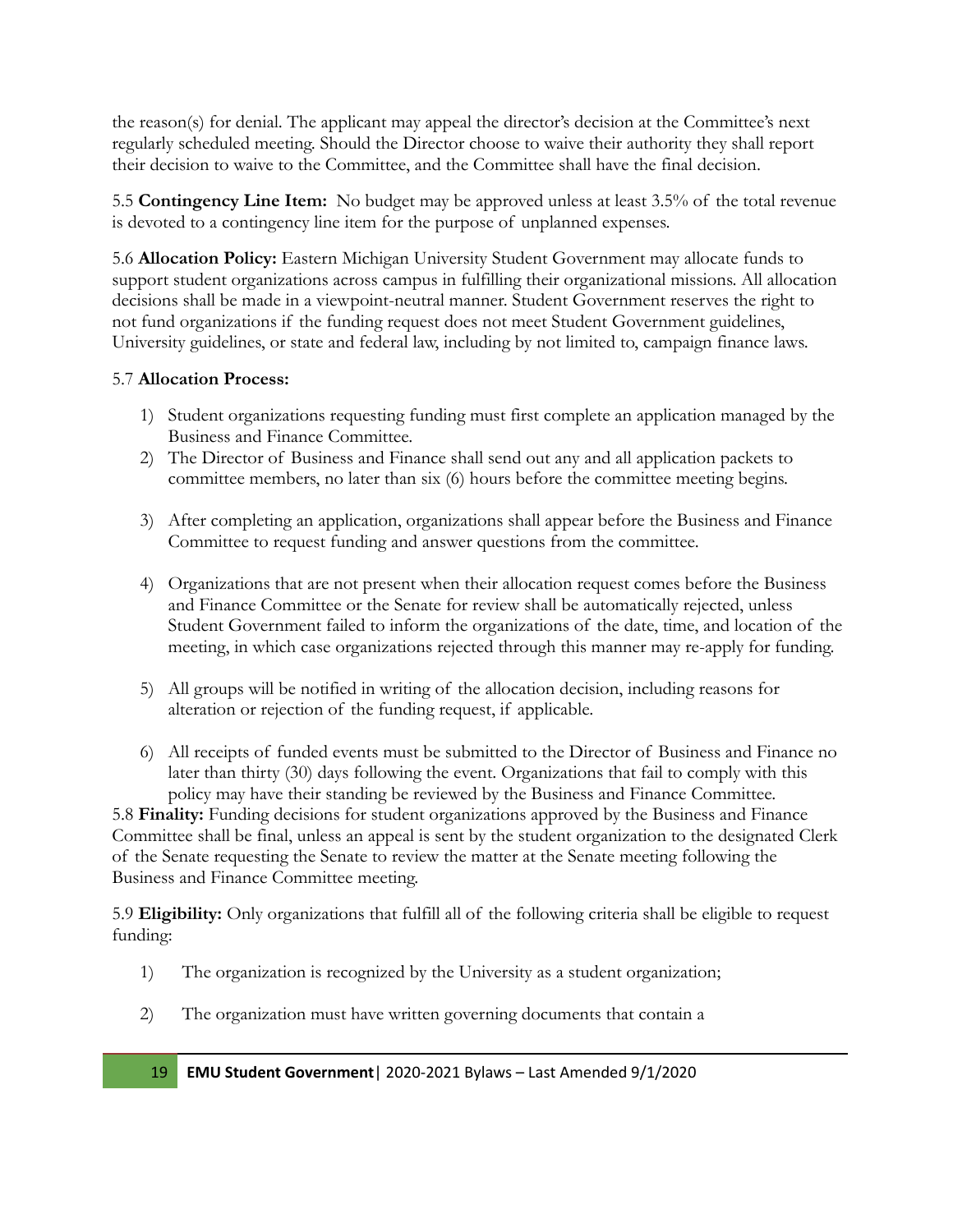non-discrimination clause that, at a minimum, protects all classes covered by the University non-discrimination clause;

- 3) The organization must have completed the required allocation request forms;
- 4) The organization must have a non-negative fund balance, unless the group has a payment plan set-up with the Office of Campus Life and is regularly meeting payments which is verified by a Campus Life professional staffer;
- 5) The principle focus and mission of the organization must be University Students; and
- 6) Not be in bad standing with the Business and Finance Committee.

5.10 **Request Independence:** All allocation requests shall be considered independently of each other, unless the requests are made by the same organization.

5.11 **Allocation Principles:** In weighing allocation requests, members of Student Government should give priority to funding requests that:

- 1) Serve a significant number of students;
- 2) Promote an educational purpose, which is defined as the facilitation of the exchange of information relating to the organization's mission that promotes student learning, development and/or skill acquisition;
- 3) Seek additional sources of funding;
- 4) Are submitted by an organization that has previously demonstrated a responsible use of Student Government funding;
- 5) Do not propose events that conflict with other events planned for the same date and time;
- 6) Involve collaboration with other organizations;
- 7) Demonstrate rigorous planning to promote and manage the event; and
- 8) Provide evidence that goods and services requested will be purchased at or below market rate.

5.12 **Prohibitions:** Unless waived by the Director of Business & Finance, Student Government shall not provide funding to student organizations for any of the following:

- 1) Events not open to all currently enrolled students at Eastern Michigan University;
- 2) Events that do not take place on campus, except for events that include off-campus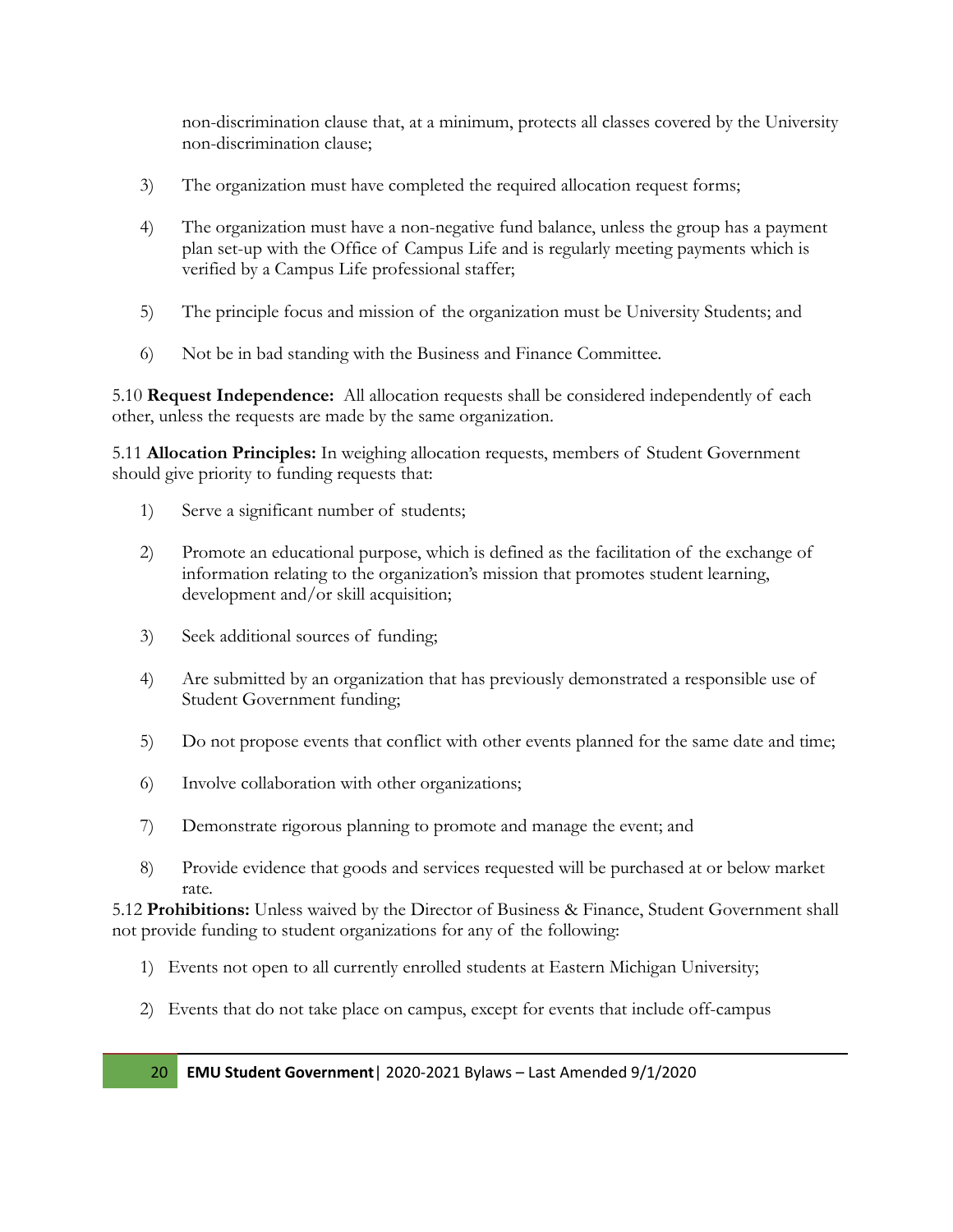competitions;

- 3) Travel or hotel related expenses;
- 4) Office equipment or supplies;
- 5) Donations;
- 6) Avoidable interest fees;
- 7) Events where alcohol is supplied, served, or consumed by participants;
- 8) Events where any federal, state, or local law, or University policy, is expected to be violated;
- 9) Any damages that occur during an event;
- 10) Deposit on equipment or facilities;
- 11) Prizes, gifts, or awards;
- 12) Activities advocating in favor of or against any candidates or ballot initiatives in violation of state or federal campaign and finance laws;
- 13) Events that have already occurred; except for those during the months of May through September;
- 14) Events that provide any payment, good, or service to members of the organization for services provided;
- 15) Events that charge students an entry fee; and
- 16) T-shirts or non-essential clothing items.

#### 5.13 **Funding Stipulations:**

- 1) No single organization shall, in a single request, receive more than seven percent (7%) of the total line item budget from which funds will be drawn;
- 2) An allocation request will not be reviewed if more than one student organization has submitted a request for the same event;
- 3) A maximum of one-thousand (\$1,000) may be approved for food/catering per request;
- 4) Up to fifty percent (50%) of total speakers' fees may be covered by Student Government,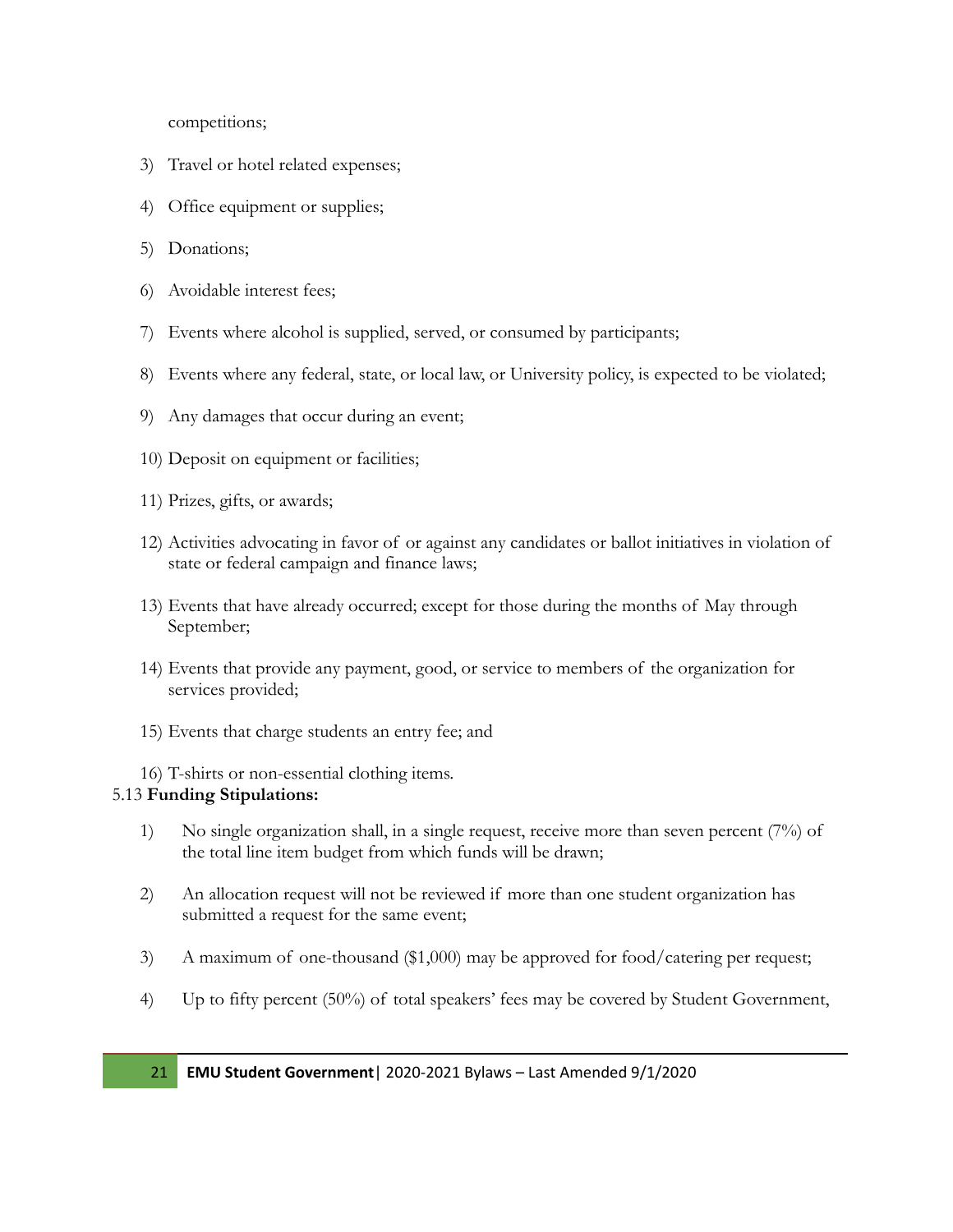with Student Government contributing up to a maximum of one-thousand dollars (\$1,000) per speaker;

- 5) Before a club sports allocation may be considered or approved, the entire request must be presented to the University administrator overseeing club sports three business days in advance;
- 6) If an event or program is funded by Student Government, all advertising by the sponsoring organization for the event or program must contain the phrase "supported by Student Government" or the most current Student Government logo.

5.14 **Business and Finance Committee Procedures:** The Director of Business and Finance shall create and maintain a manual of procedures for the Business and Finance Committee which shall include allocation guidelines, committee procedures and other operating policies. Any amendments to the manual shall be voted on by the Committee.

5.15. **Suspension from Receiving funding:** A student organization or team sport, that would otherwise be eligible to receive funding from Student Government, that is found in violation of either the Student Government Bylaws or any laws or procedures set out by the State of Michigan or Eastern Michigan University, may be subject to suspension through the process outlined in this section.

- 1) Any member of Student Government or regular employee ofEastern Michigan University may officially recommend to The Business and Finance Committee or the Student Body President that an organization/team sport be investigated for an alleged violation of these Bylaws, or the policies and laws of the State of Michigan or Eastern Michigan University. Such recommendation must be submitted in writing and shall outline with specificity the alleged violations and facts supporting such allegations. The Business and Finance Committee shall investigate such allegations and issue sanctions, if any, as outlined in this section, in suspension hearings.
- 2) Within 24 hours of receiving a recommendation, the Business and Finance Director or the Vice Chair shall inform the organization/team sport that is the subject of the recommendation, and shall provide the organization/team sport with a summary of the allegations. The organization/team sport that is the subject of the recommendation shall not be notified of the identity of the individual(s) who submitted the recommendation. The Director or Vice Chair will also set a date for an official hearing before the Business & Finance Committee and shall invite representative(s) of the organization/team sport to attend the hearing with at least 48 hours notice. If no representatives for the organization/team sport attend the hearing after having received the notice required in this subsection, the Business and Finance Committee may either proceed with the hearing as planned or postpone the hearing until another date.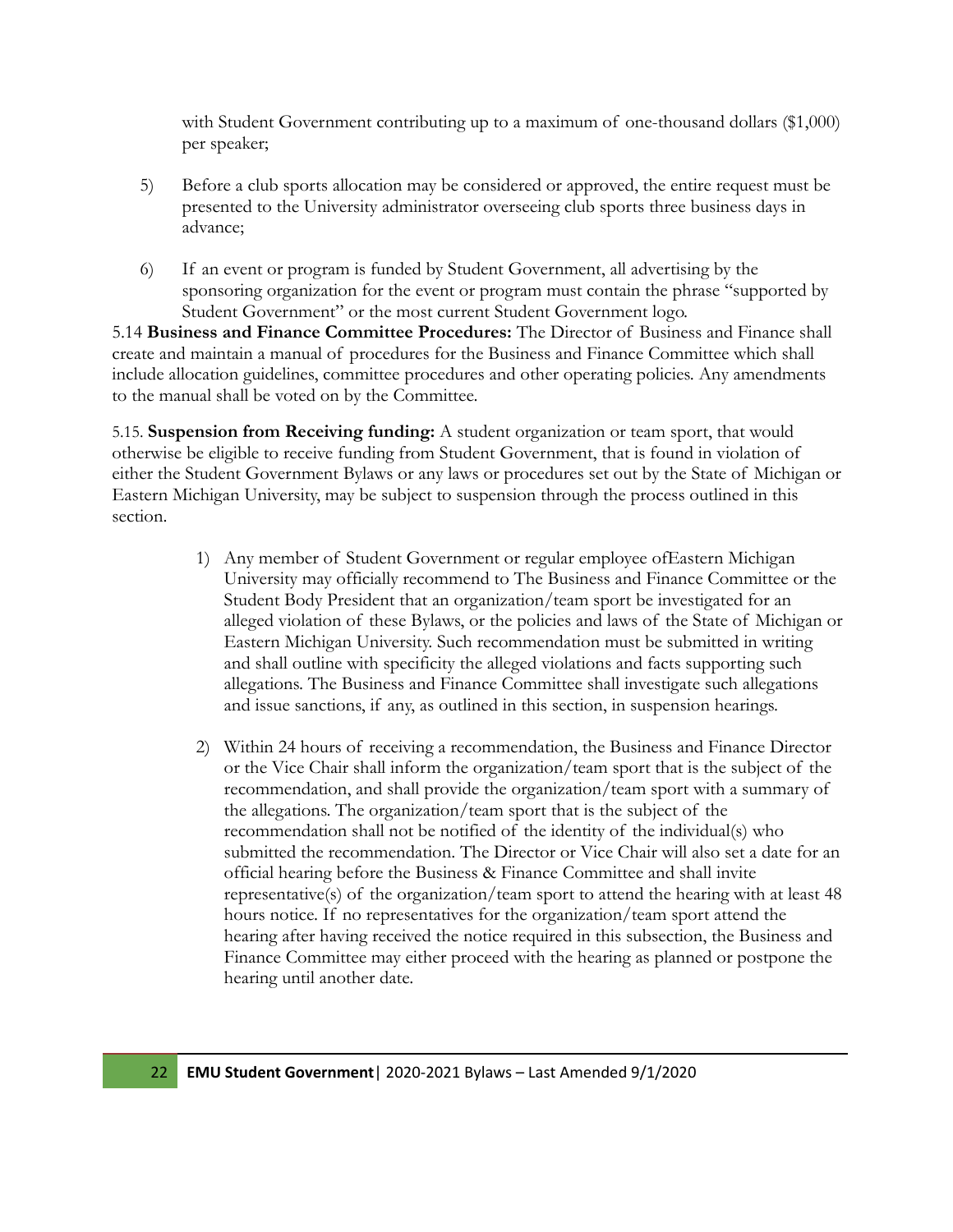- 3) At the hearing, either the Student Government member or a member of the Business and Finance Committee shall present the charges against the organization/team sport. The organization/team sport shall be provided equal time to respond to the charges. The members of the Committee may debate the issue of suspension and vote on a motion to suspend the organization/team sport from receiving additional funds from Student Government or other applicable sanction; provided, however, that any motion to suspend eligibility from receiving Student Government funds must include a specific length of time for such suspension and the reasons for the suspension. The Business and Finance Committee reserves the right to amend the original recommendation for suspension.
- 4) A vote to suspend an organization requires an absolute majority of the Committee. If the Business and Finance Committee votes to suspend an organization/team sport from funding the organization will not be able to receive funds from Student Government for the time designated in the suspension or until other conditions are met as outlined in the resolution approved by the Business and Finance Committee. The Director or Vice Chair of the Committee must notify a representative(s) of the organization/team sport of the suspension within 48 hours after the Committee vote.
- 5) An organization/team sport may appeal to the Senate any suspension approved by the Committee. Such appeal must be submitted in writing, to the Clerk of the Senate, within five (5) business days after the organization/team sport was notified by the Director or Vice Chair of the suspension. The Senate shall review and vote on all appeals no later than the second meeting of the Senate after the appeal was received. In reviewing such appeals, the Senate shall evaluate whether the organization was denied due process during their suspension proceedings. An absolute majority vote of the Senate is required to overturn a suspension.
- 6) If a recommendation for Suspension is presented to the Student Body President or Business and Finance Director while the Senate is out of session (the months of May, June, July, and August), the Student Body President shall convene a meeting of the Executive Board to conduct the hearing and complete the processes outlined in this section that would have otherwise been the responsibility of the Business & Finance Committee . A quorum of all current Executive Board Members will be required to conduct a suspension hearing.

#### **Chapter 6: Student Body Elections**

6.1 **Elections:** Elections for Student Body President, Student Body Vice President, Senators, and referenda shall be held at the same time, on the last consecutive Wednesday and Thursday of March. Voting shall commence no later than 8am on Wednesday, and close no sooner than 8pm on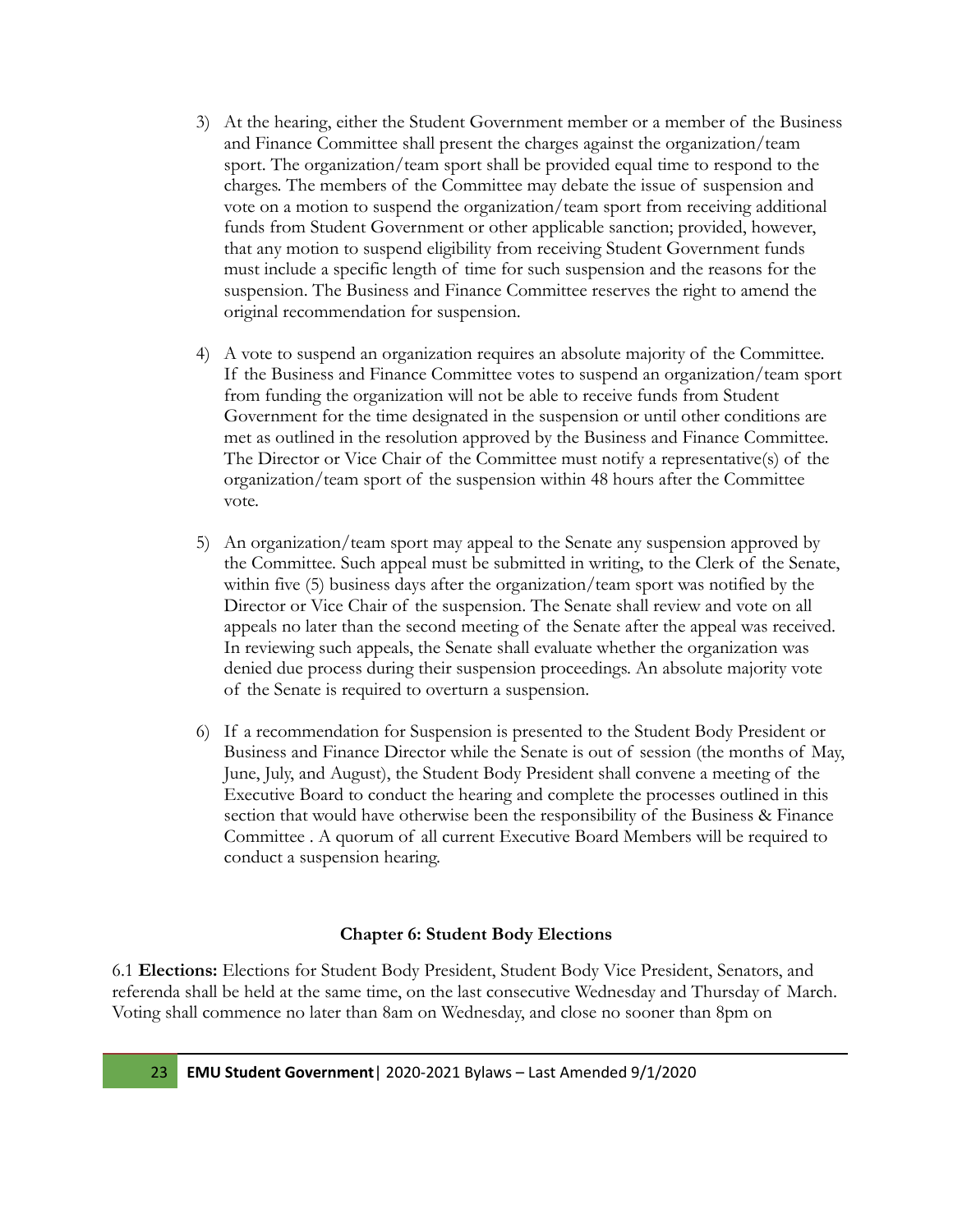Thursday. All currently registered students shall be eligible to cast one (1) vote.

#### 6.2 **Election Commission:**

- 1) **Duties:** All student body elections shall be administered by the Election Commission. The Commission shall: inform all candidates of all relevant University policies regarding campaigning and the placement of campaign materials prior to the start of active campaigning; enforce election rules; consider and adjudicate complaints about the election process and campaigning; at its discretion, establish and administer polling places around campus to permit students to vote; establish rules and schedules for its meetings; review proposed language for referenda as outlined in Section 6.9 of these Bylaws; and perform any other tasks outlined in this Chapter.
- 2) **Membership:** The Commission shall consist of sevenindividuals: an Election Commissioner (who shall serve as chair of the Commission), five (5) students, and a Student Government Adviser (who shall serve in a non-voting role). All registered students in good academic and judicial standing shall be eligible to serve on the Commission except that no member of the Commission may be a candidate for office in the election to be administered by the Commission. All members of the Commission must remain impartial in the election administered by the Commission.
- 3) **Election Commissioner:** The Student Government President shall nominate an individual to serve as Election Commissioner. The Student Government President must submit a nominee to the Senate for confirmation no later than the last meeting of November. If the Senate does not take action on the President's nominee at or before the first meeting of the Senate in the fall semester, the President's nominee shall be deemed confirmed. If the Senate rejects the President's nominee, the Internal Affairs Committee shall select an Election Commissioner no later than twenty-one (21) calendar days after the rejection by the Senate. The Committee's selection shall not be subject to review by the Senate.
- 4) **Other members of the Commission:**The five (5) student members of the Commission shall be selected as follows: one (1) student shall be selected by the Election Commissioner, one (1) student shall be selected by the Student Government President, one (1) student shall be selected by the Senate, and two (2) students shall be selected by the Student Government Adviser(s). In the event the Student Body President is a candidate in the elections, the Internal Affairs Committee shall select the student who otherwise would be selected by the President. The student selected by the Student Government Adviser shall be from outside of Student Government.

6.3 **Campaigning:** There shall be three types of campaigning:Verbal Campaigning, Electronic Campaigning, and Active Campaigning. "Verbal Campaigning" is defined as any spoken campaigning, and shall be allowed at any time. "Electronic Campaigning" is defined as utilizing email, texts, websites, or social media and shall be allowed starting the first day of the Winter Semester. "Active Campaigning" is defined as campaigning utilizing printed materials and/or written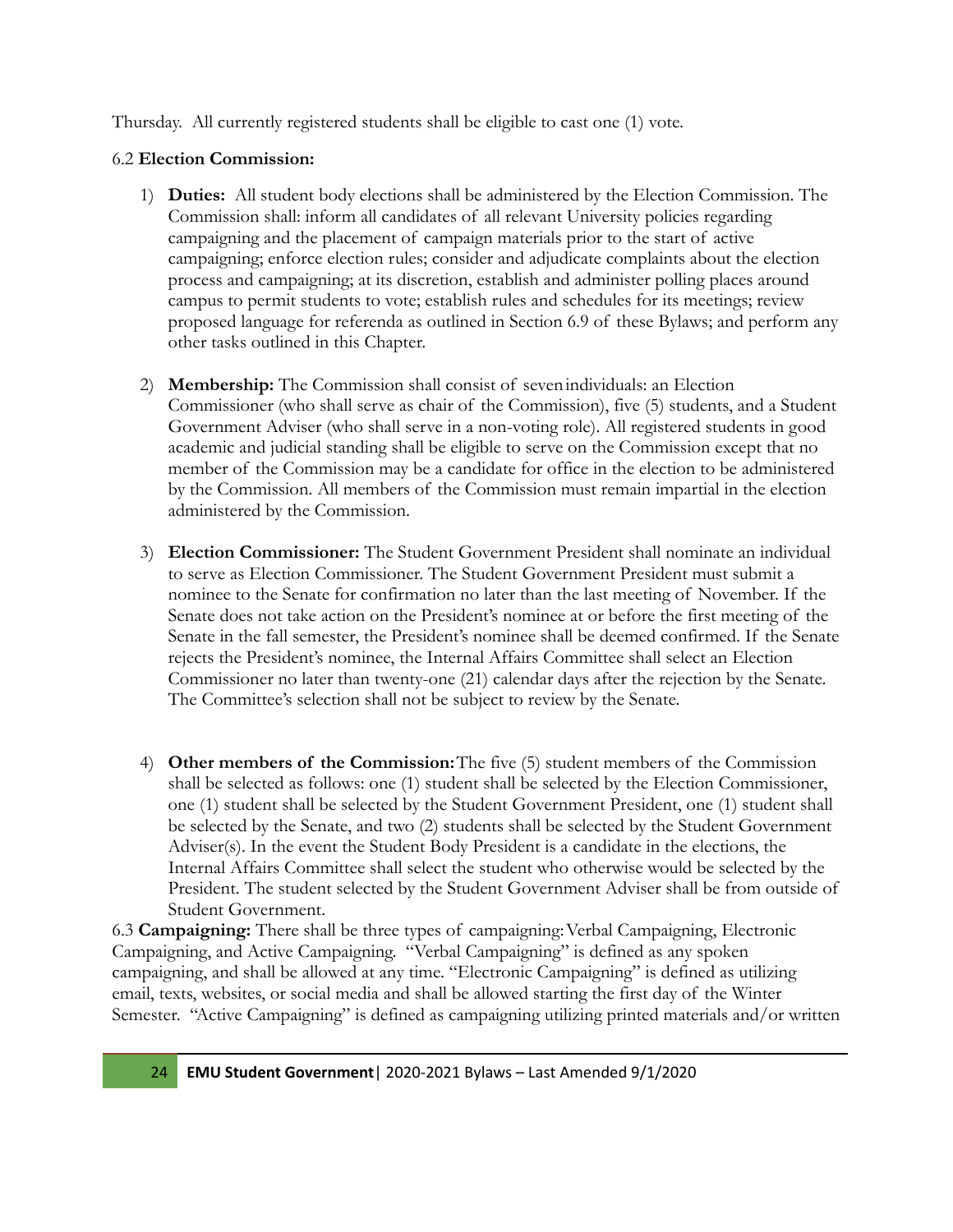materials, and may not begin until thirty (30) calendar days before voting begins. All campaigning must be done in accordance with University policies, and must abide by the following restrictions:

- 1) Voting polls may not be managed by candidates for office in the election or anyone associated with a candidate's campaign. The Election Commission must manage at least one (1) polling location during the course of the election.
- 2) Candidates for office in the election must not knowingly be within five (5) feet of any student while that student is voting.
- 3) Campaign material may not discriminate or promote discrimination in any way that is inconsistent with University or Student Government policies.
- 4) Campaign may not be posted on trees, telephone poles, wires, fire hydrants, parking meters, trash cans, public signs or benches on campus, or automobiles unless the owner of the automobile expressly authorizes such posting.
- 5) Campaign materials may not be posted in residence halls without the express permission of the appropriate Area Complex Director or Office Manager.
- 6) Chalking must adhere to Physical Plant policies, be at least twenty (20) feet away from building, and five (5) feet away from other chalking.
- 7) Chalk boards and dry erase boards owned by the University may only be used to post nonpartisan information about voting.
- 8) The Freedom Wall, adjoining kiosk, and "the rock" outside of Strong Hall may not be used for campaigning. The Freedom Wall and adjoining kiosk may not be reserved during the course of the election and shall be used by the Election Commission to advertise the Student Body Elections.
- 9) Candidates may not tamper with the campaign materials of other candidates.
- 10) Student Government may not endorse any candidate.
- 11) No Student Government resources, including the Student Government offices, may be used to advocate for the election of any candidate.
- 12) Candidates may not serve at any campaign related event, nor may they use alcohol or alcohol related themes in campaign materials.
- 13) Candidates and tickets may not spend more than \$500 during the course of a campaign advocating the election or rejection of a candidate or ticket.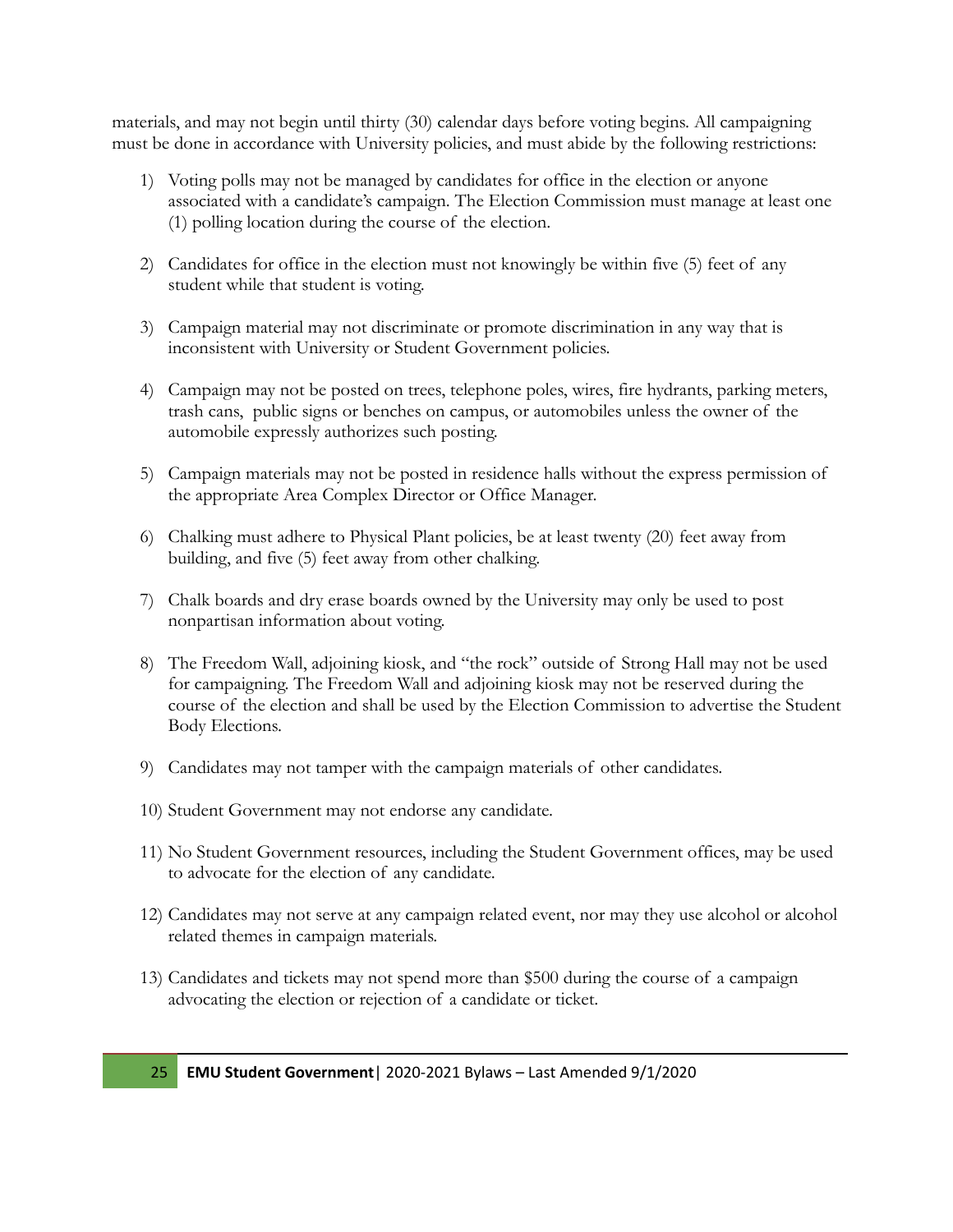6.4 **Election Timeline:** The Election Commissioner shall create an elections calendar no later than February 1st of each year, which shall include all relevant campaign dates subject to the following guidelines:

- 1) The deadline for the Election Commissioner to post applications to file for office or submit referenda shall be no later than be (21) calendar days before active campaigning begins. Candidates may collect signatures sooner, if desired. By this date, the Election Commissioner shall also post the number of Senate seats available in the election, based on the enrollment numbers from the University's chief academic officer for the prior fall semester.
- 2) The Election Commission shall be fully assembled no later than fourteen (14) calendar days before active campaigning begins.
- 3) The deadline for filing for any office or referendum shall be seven (7) calendar days before active campaigning begins at 5:00pm, with all forms and signatures completed. All filings must be submitted to the Election Commissioner.
- 4) A candidate meeting shall occur no later than three (3) calendar days before active campaigning beings. In the event of an executive write-in candidate, a second candidate meeting shall take place no later than five (5) calendar days before voting begins.
- 5) At least one debate shall occur no later than seven (7) calendar days before voting begins.
- 6) The deadline for filing as a write-in candidate shall be no later than ten (10) calendar days before voting begins. The application must be submitted to the Election Commissioner on or before the deadline.
- 7) A certified list of candidates and referenda shall be published no later than three (3) calendar days before the election.
- 8) The deadline for submitting campaign finance receipts to the Election Commissioner shall be 5pm the day before voting begins.
- 9) The deadline for filing grievances against a candidate shall be forty-eight (48) hours after voting closes.
- 10) In the event that any of the above dates are scheduled to occur during a University break and the Election Commissioner determines that such date(s) should be changed, new date(s) will be determined by the Election Commission, and such new dates(s) shall not be more than seven (7) calendar days before or after the original date(s) prescribed in these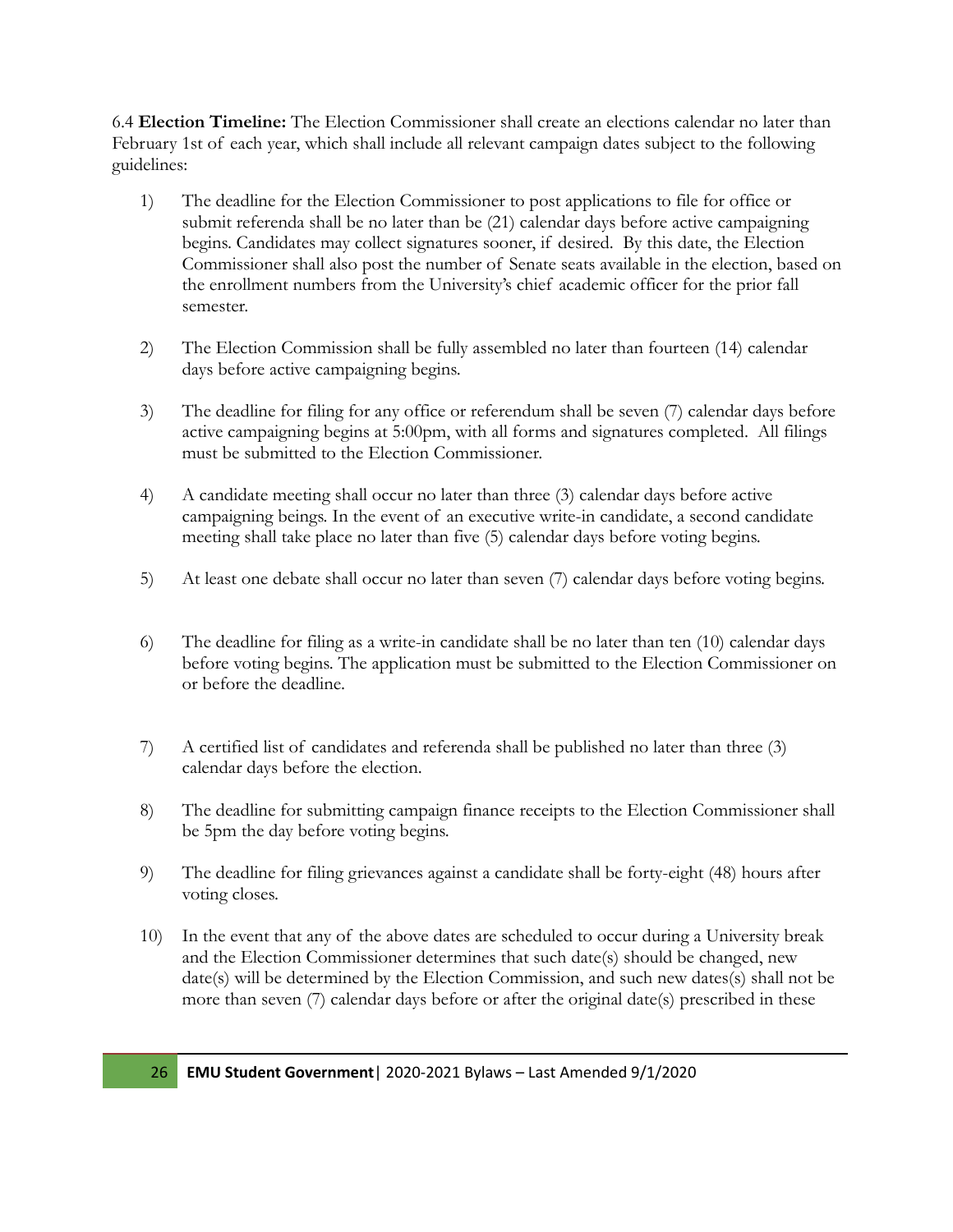Bylaws. If any other dates related to the election are impacted by such date changes, the Election Commission shall adjust those dates as necessary in a manner consistent with these Bylaws. All changes to dates related to the elections must be publicized by the Commission no later than February 1st.

6.5 **Executive Elections:** In order to appear on the ballot, candidates for Student Body President and Student Body Vice President must complete an application prepared by the Election Commissioner, attend one Senate meeting, and obtain signatures from at least three hundred (300) currently registered students. Names of candidates (grouped by ticket) shall appear on the ballot in a random order. The ticket receiving the greatest number of votes shall be the winner. In the event of a tie, the incoming Senate shall decide the winner.

6.6 **Senator Elections:** In order to appear on the ballot, candidates for senator must complete an application administered by the Election Commissioner, attend one Senate meeting, and obtain the signatures of at least fifty (50) currently registered students. Names of candidates shall appear on the ballot in a random order. The candidates receiving the greatest number of votes shall be declared winners until all vacant seats are filled. In the event of a tie, the incoming Senate shall determine the winner.

6.7 **Candidate Applications:** Applications to file for office shall be prepared by the Election Commissioner and contain the following items:

- 1) Full name of the candidate, as well as the name the candidate wishes to appear on the ballot;
- 2) Student ID number, email, phone number, and other contact information as deemed necessary;
- 3) Academic major/intent and class standing;
- 4) Signature on a waiver to check academic and judicial background, and signature of understanding of the punishments available for campaign infractions;
- 5) An optional photo which, if submitted, shall be used on the ballot;
- 6) Notice to the candidate of the minimum number of valid signatures required for office; and
- 7) The Election Commissioner may not reject an application to file for office unless the application fails to meet one of the criteria in this section.

6.8 **Write-In Candidates:** Candidates who miss the filing deadline may file as a write-in candidate. Write-in candidates must still complete the full applications packet and collect the necessary signatures for the office they seek to be accepted as official write-in candidates. No write-in votes for a candidate shall be counted unless they have properly filed as write-in candidates. Write-in candidates shall be bound by all rules in the Bylaws. Write-in candidates for office must receive no less than fifty (50) votes in order to be eligible for a Senate seat.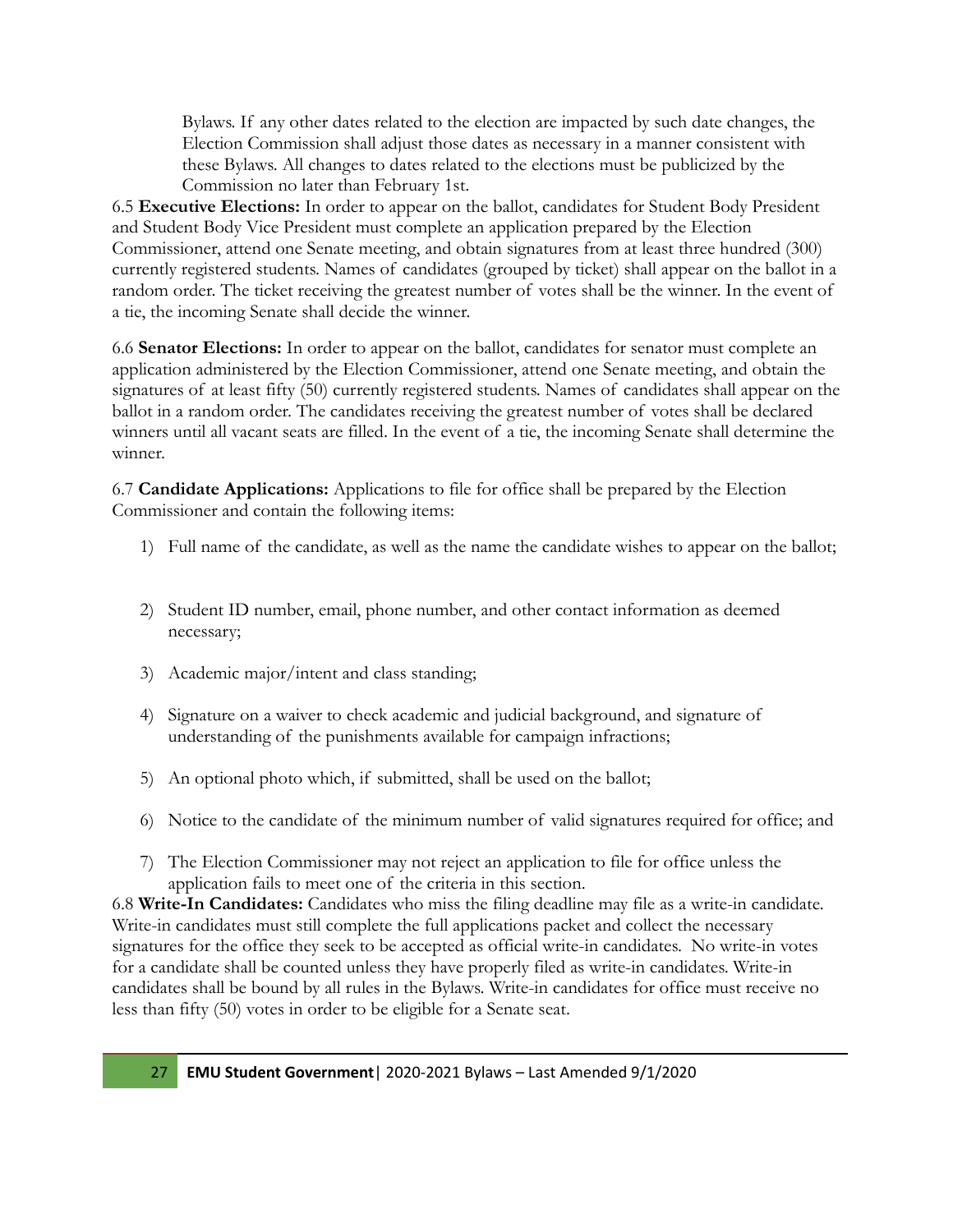#### 6.9 **Referenda:**

- 1) Referenda may be placed on the ballot to gauge the opinion of the Student Body on an issue or advocate a change in Student Government policy.
- 2) To appear on the ballot, a student (referred to in this section as the "petitioner") promoting a referendum must first submit the proposed referendum language to the Election Commissioner. Such language may not exceed one-hundred (100) words. Within ten (10) calendar days of such submission, the Election Commission must approve, reject, or suggest amendments to the language of the proposed referendum, but the Election Commission may not reject proposed language unless it violates the word count or is submitted late.
- 3) After approval of proposed language by the Election Commission, the petitioner and/or his/her designees must (1) obtain the signatures of three-hundred (300) currently registered students asking for the referendum to be placed on the ballot, or (2) receive a two-thirds (2/3) vote of the Senate to place the matter on the ballot. The language of the referendum approved by the Election Commission must appear on the petition or in the Senate resolution described above, and must appear on the ballot.

#### 6.10 **Constitutional Amendments:**

- 1) Proposed Constitutional amendments may be placed on the ballot consistent with the applicable provisions of the Constitution.
- 2) To appear on the ballot, a student (referred to in this section as the "petitioner") promoting a Constitutional amendment must first submit the proposed language to the Election Commissioner. Within ten (10) calendar days of such submission, the Election Commissioner must review suggested amendments, if any, to the language of the proposed amendment, but the Election Commissioner may not reject proposed language unless it is unclear or violates a University policy, or federal, state, or local law. Rejections may be appealed through the process specified in Section 8.4 of these Bylaws.

6.11 **Results:** Results of elections shall be countedby the Election Commissioner and Student Government adviser. Results of elections shall be ratified by the Election Commissioner and shall be published. A spending report with the amount spent by each candidate shall be published no later than fourteen (14) calendar days following the election with all sensitive material being removed.

6.12 **Violations:** Candidates that violate these Bylaws or Commission mandates shall be subject to review by the Commission, which shall determine an appropriate punishment. Punishments shall be limited to the following:

- 1) Complete or partial bans on active campaigning for a definite period of time;
- 2) Removal of previously disseminated campaign materials;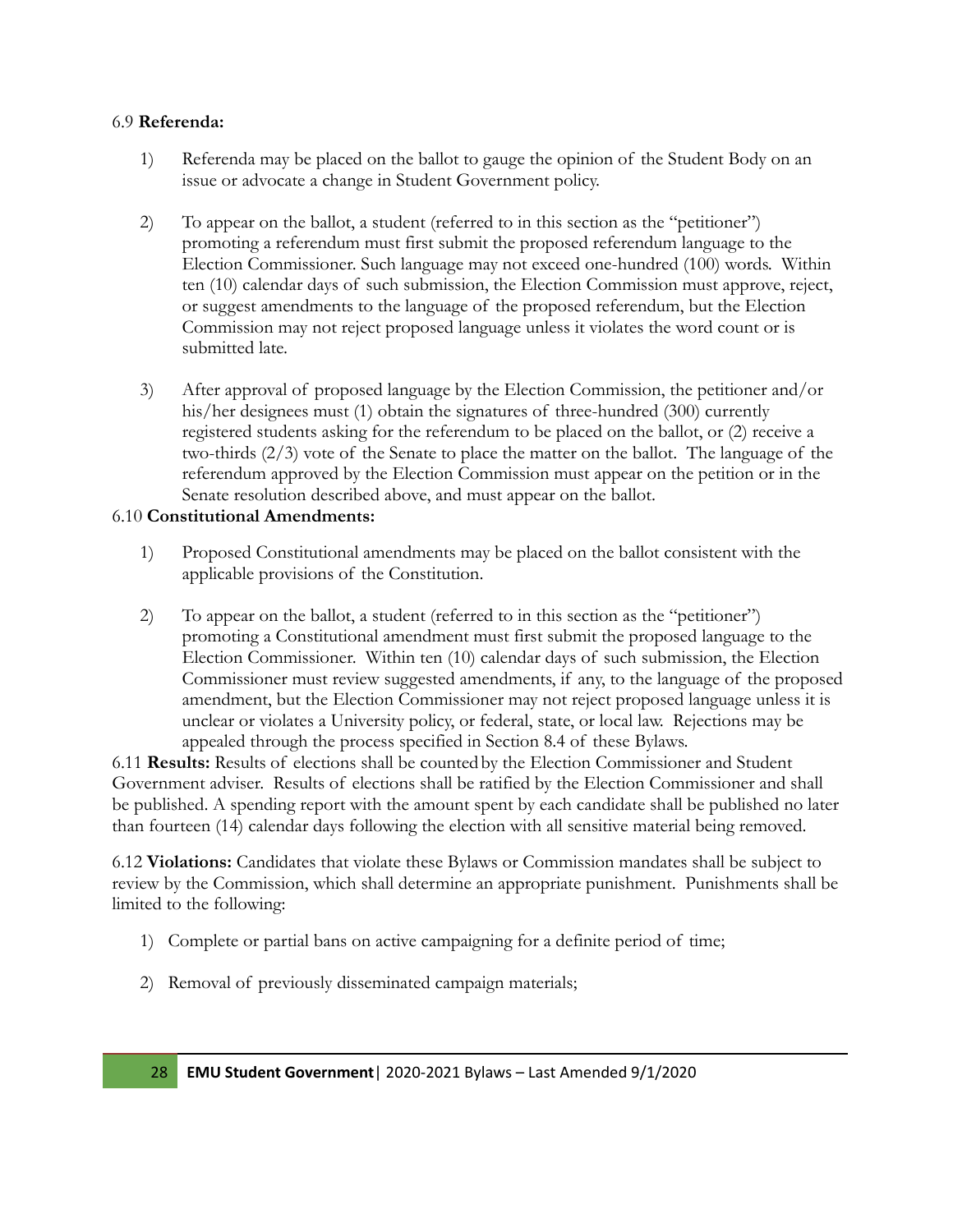- 3) Prospective ban on disseminating campaign materials;
- 4) Fines, which shall not exceed \$50 per violation, or \$100 per campaign, and shall be deducted from the campaign spending limit;
- 5) Disqualification. If the commission disqualifies a candidate from an election, the Commission shall publish a written report to the Senate and the candidates in that election explaining the reasons for the disqualification.
- 6) Under no circumstance shall votes be deducted as a form of punishment. In the event that any fines are collected, all revenue generated shall be placed in the cash reserves of Student Government.

#### 6.13 **Appeals:**

- 1) A candidate who is banned from active campaigning or disqualified from the election by the Election Commission may appeal the decision to the University's Ombuds. The appeal must be in writing and must be sent to the Ombuds within forty-eight (48) hours after the Commission publishes its decision. The Ombuds, or the individual they designate, shall hear and decide the appeal and issue a written decision within five (5) business days after receiving the appeal. If the Ombuds does not issue a decision within that time period, the appeal is deemed denied. All appeals under this section are final and not subject to further appeal.
- 2) A candidate may appeal the election results as determined by the Election Commissioner and the Student Government Advisor. The appeal must be in writing and must be sent to the Ombuds within forty-eight (48) hours after the Commission publishes the results. The Ombuds, or the individual they designate, shall hear and decide the appeal and issue a written decision within five (5) business days after receiving the appeal. If the Ombuds does not issue a decision within that time period, the appeal is deemed denied. All appeals under this section are final and not subject to further appeal.

#### **Chapter 7: Student Bill of Rights**

7.1 **Purpose:** The Student Bill of Rights shall be the enumeration of rights and protections guaranteed to all students at Eastern Michigan University. Student Government shall work to ensure that these rights are not infringed.

7.2 **Academic Rights:** The right of students to learnin a safe and secure environment shall be impregnable. Students are entitled to fair treatment by their instructors in all of their classwork, assignments, and examinations.

7.3 **Civic Freedom:** Students shall have the right to express their political views by way of speech, association, and petition without fear of reprisal from the University, as well as establish and operate an independent media free of University editorial control. They shall be able to comment and provide input into all relevant University policies, and shall be kept informed of such policies by the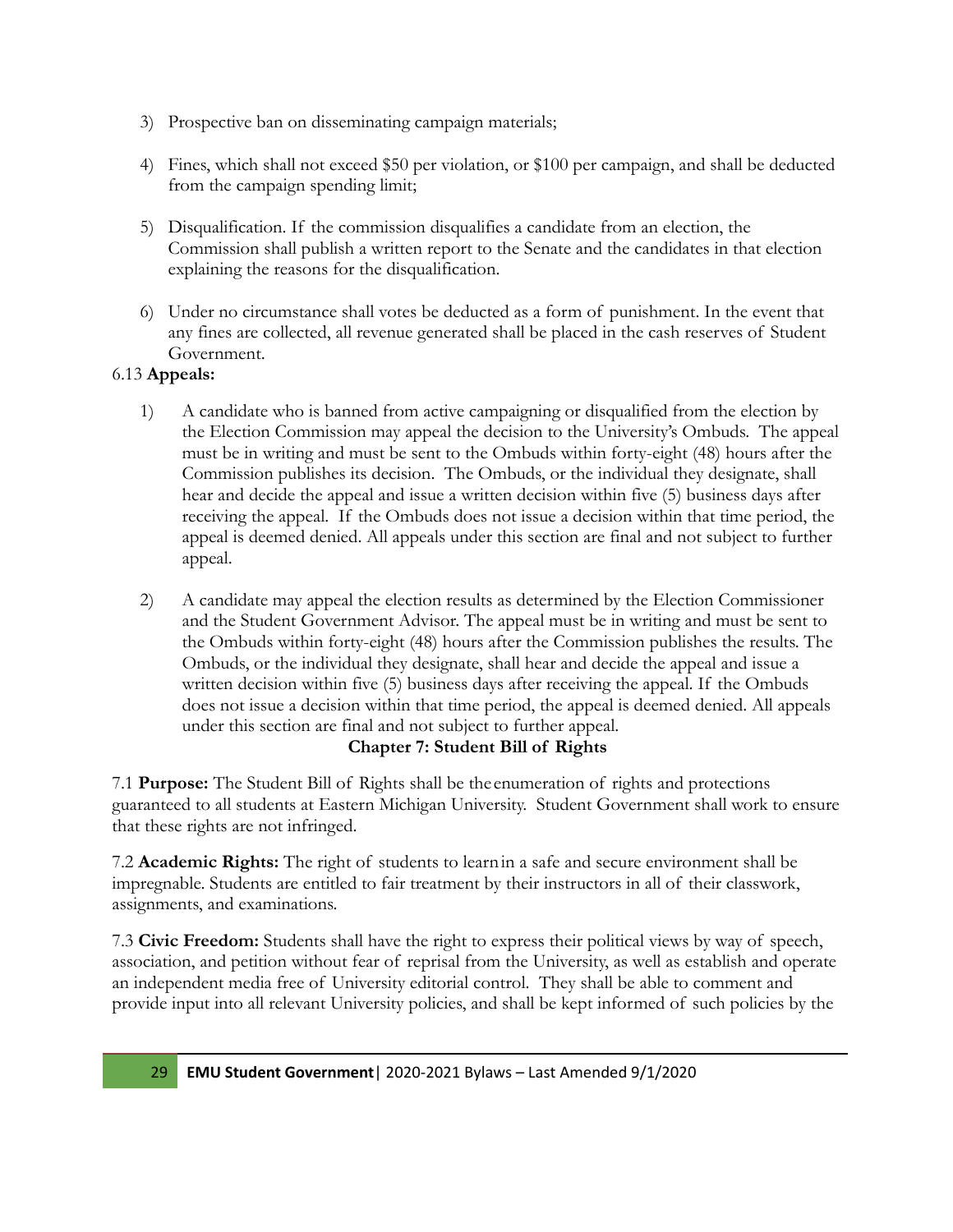University.

7.4 **Civil Rights:** Student shall have the right to have their grievances with the University redressed, shall be afforded due processes in all judicial proceedings, and shall retain the right to appeal decisions of the University. At no time shall students be subject to discrimination on the basis of any area protected by the University, and equal protection shall be guaranteed.

7.5 **Additional Rights:** The enumeration of these rightsshall not in any way be construed to limit other rights possessed by students.

#### **Chapter 8: Judicial Procedures**

#### 8.1 **Impeachment:**

- 1) Articles of impeachment must specify the Individual being impeached, the reasons for impeachment, every rule or policy that the individual is alleged to have violated, and the facts supporting each allegation.
- 2) Articles of impeachment must be submitted to the Senate Parliamentarian for review prior to presentation to the Senate. The Parliamentarian does not have the authority to reject proposed articles of impeachment, but shall provide advice to the author(s) of such articles to ensure compliance with the Student Government rules for impeachment, and may communicate such advice to the Senate.
- 3) The Senate Parliamentarian shall, within five (5) calendar days after receiving an article of impeachment, transmit the articles (along with any advice about the articles to all members of Student Government and the Student Government adviser.
- 4) After the articles the articles of impeachment have received the signatures of an absolute majority of the Senate, the President of the Senate shall schedule an impeachment hearing for a time that is more than seven (7) calendar days but less than thirty (30) calendar days after the signatures of an absolute majority of the Senate have been submitted.
- 5) Impeachment hearings shall include the full Senate, and shall be governed by the same rules of procedure as Senate meetings. All impeachment hearings must be open to the public. The President of the Senate shall publicly post the date, time, and location of all impeachment hearings not less than forty-eight (48) hours before the hearing.
- 6) All impeachment hearings shall begin with the articles of impeachment being read in their entirety. The petitioner shall present evidence first, followed by the respondent. Subsequent, staggered speaking times may be allowed at the discretion of the presiding officer.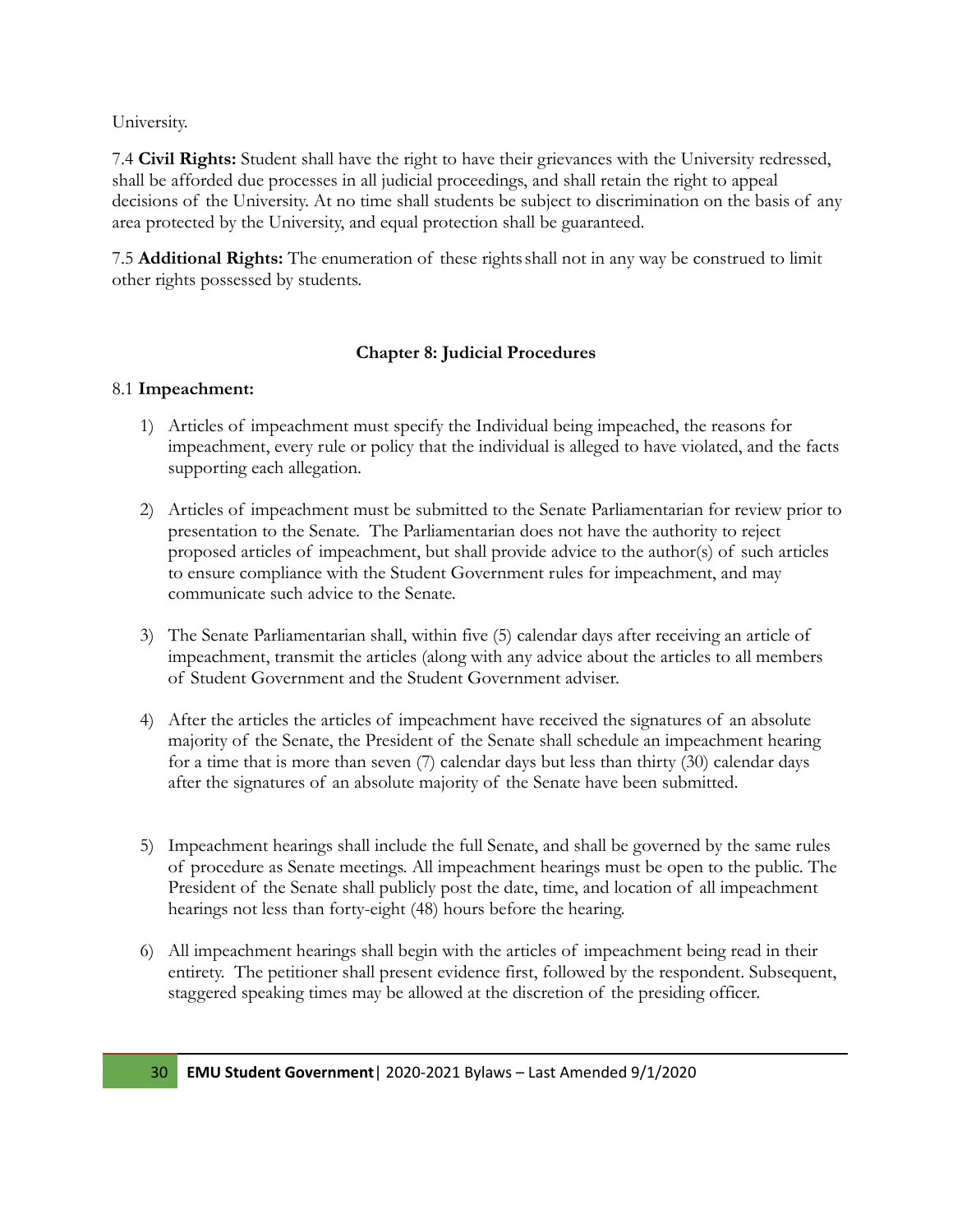- 7) All written materials to be used at the hearing must be submitted to the Senate Parliamentarian at least forty-eight (48) hours before the hearing, who shall, in turn, transmit them to all senators.
- 8) Senators may ask questions, at the discretion of the presiding officer. Time spent on questions shall be separate from the presentation of evidence.
- 9) The only voting method allowed for impeachment shall be roll call.
- 10) Upon the passage of articles of impeachment, the individual named shall be immediately removed from office.

11) Only one (1) individual may be charged in a single article of impeachment. 8.2 **Censure:** The Senate shall have the power to censure members of Student Government for reasons including unprofessional conduct and failure to complete official duties. A vote to censure shall require an absolute majority of the Senate. Motions to censure must be presented in the form of a resolution, and shall follow the same legislative process.

8.3 **Conflict of Interest:**No person shall sit on any ad-hoc committee or vote on any matter reviewed by this chapter of these Bylaws if they are a party in the dispute or have a vested interest in the outcome of the proceeding. If the Senate Parliamentarian is unable to participate in a judicial proceeding for reason of bias or incapacitation, the Speaker of the Senate shall perform the necessary duties for the duration of the proceeding. If the Speaker of the Senate is unable to participate in a judicial proceeding for reason of bias or incapacitation then the Internal Affairs Committee shall select an individual who shall perform the necessary duties for the duration of the proceeding.

8.4 **Legal Counsel:** Litigants shall be permitted to use representation, but are not required to do so.

8.5 **Presiding Officer:** If the Student Body Vice Presidentis unable to participate in a judicial proceeding for reason of bias or incapacitation, the Senate Parliamentarian shall perform the necessary duties for the duration of the proceeding. If the Senate Parliamentarian is unable to participate in a judicial proceeding for reason of bias or incapacitation, the Speaker of the Senate shall perform the necessary duties for the duration of the proceeding.

8.6 **Burden of Proof:**For all cases, the burden of proof shall be upon the petitioner, and shall be preponderance of the evidence.

#### **Chapter 9: These Bylaws**

#### 9.1 **Definitions:** Throughout these Bylaws:

1) Use of the phrase "absolute majority" means a majority of all members serving at that time regardless of the number of members present during the vote.

31 **EMU Student Government**| 2020-2021 Bylaws – Last Amended 9/1/2020